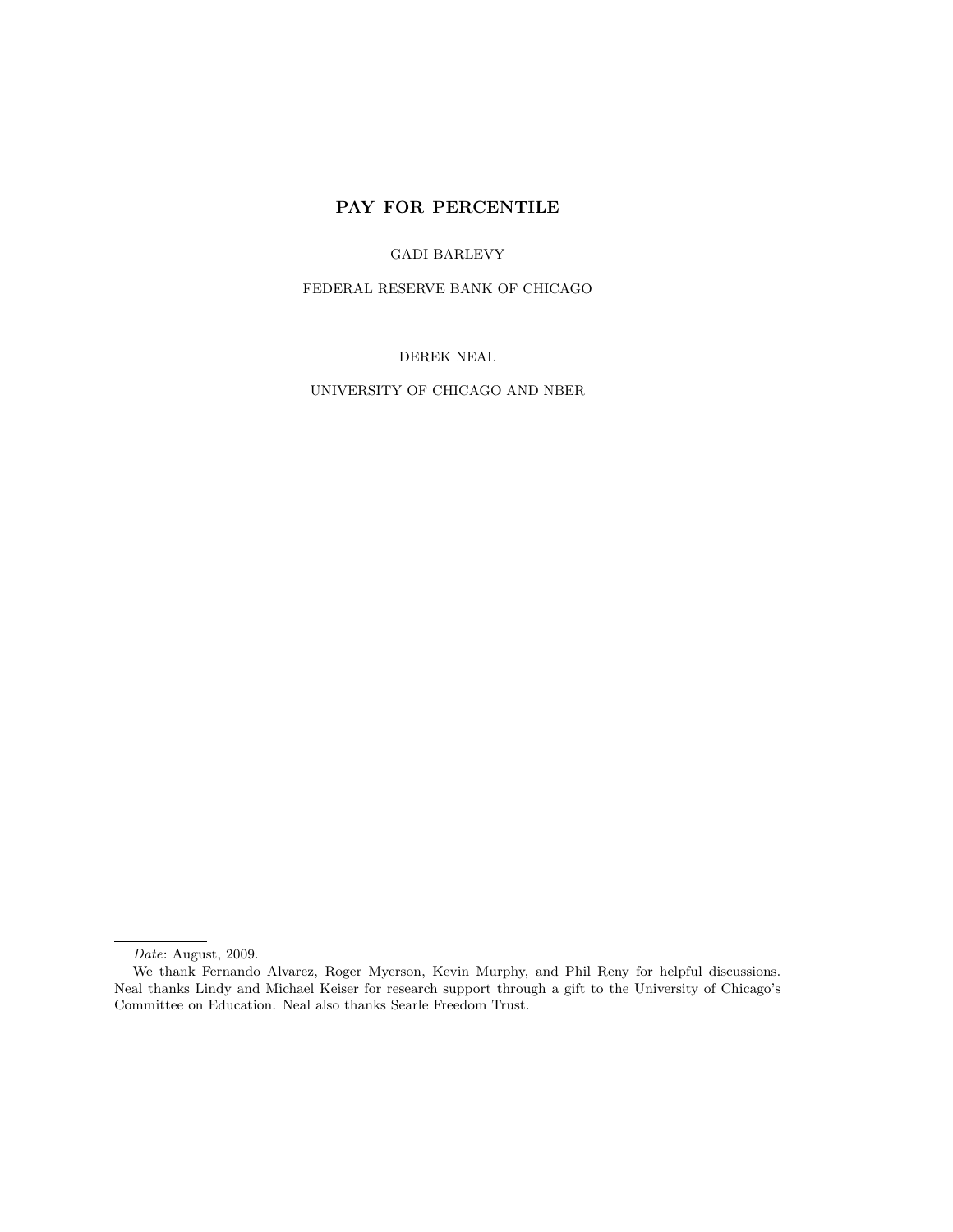# ABSTRACT

We propose an incentive pay scheme for educators that links educator compensation to the ranks of their students within appropriately defined comparison sets, and we show that under certain conditions our scheme induces teachers to allocate socially optimal levels of effort to all students. Because this scheme employs only ordinal information, our scheme allows education authorities to employ completely new assessments at each testing date without ever having to equate various assessment forms. Thus, our scheme removes incentives for teachers to teach to a particular assessment form and eliminates any opportunities to influence reward pay by corrupting the equating process or the scales used to report assessment results. Having shown that cardinal measures of achievement growth over time are not a necessary ingredient of incentive systems for educators, we note that education authorities can employ our scheme as a means of providing incentives for educators while employing a separate system for measuring growth in student achievement that involves no stakes for educators. This approach creates no incentives for educators to take actions that contaminate the measurement of student progress.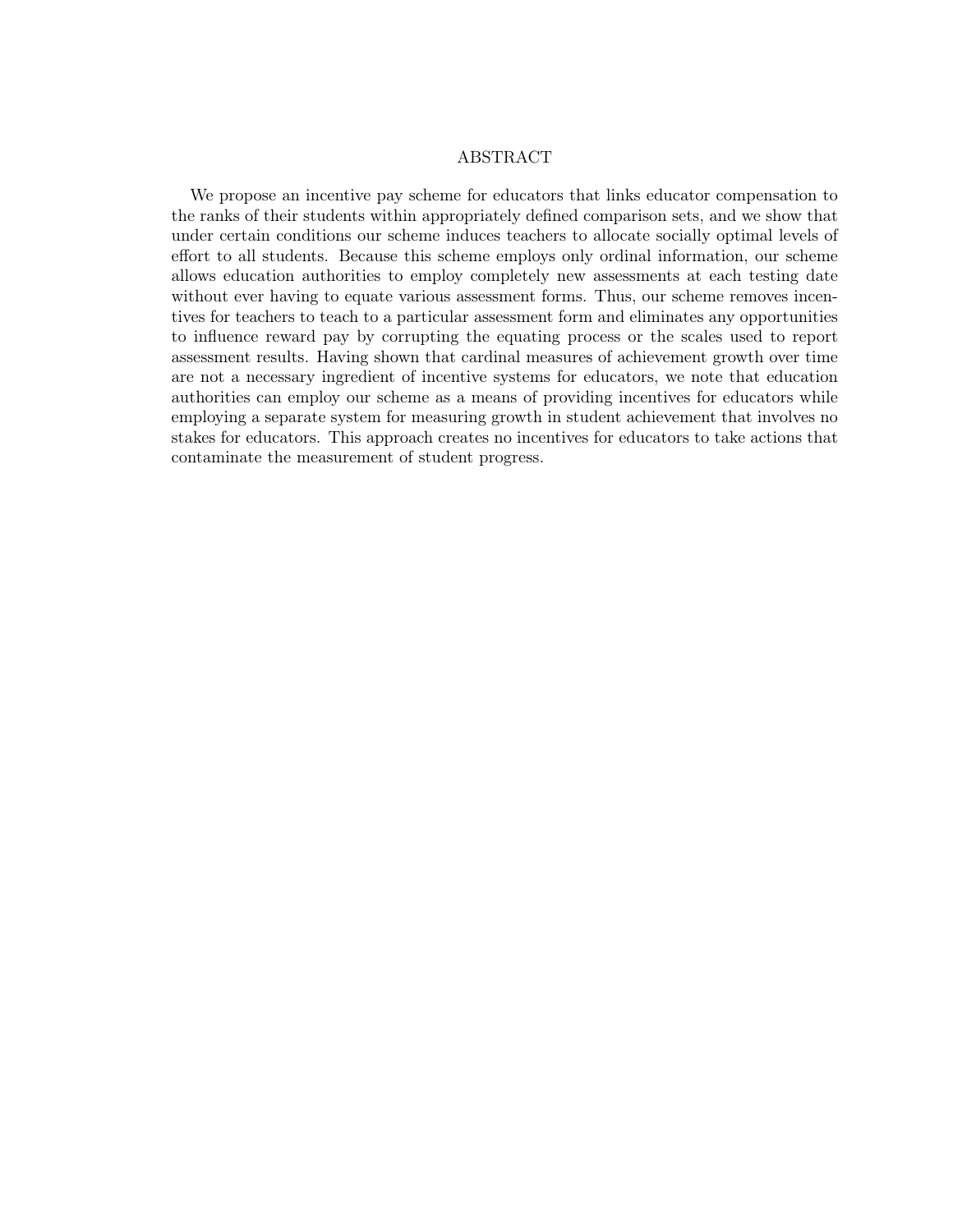# 1. INTRODUCTION

In modern economies, most wealth is held in the form of human capital, and publicly funded schools play a key role in creating this wealth. Thus, reform proposals that seek to enhance the efficiency of schools are an omnipresent feature of debates concerning public policy and societal welfare. In recent decades, education policy makers have increasingly designed these reform efforts around measures of school output such as test scores rather than measures of school inputs such as computer labs or student-teacher ratios. Although scholars and policy makers still debate the benefits of smaller classes, improved teacher preparation, or improved school facilities, few are willing to measure school quality using only measures of school inputs. During the 1990s many states adopted accountability systems that dictated sanctions and remediation for schools based on how their students performed on standardized assessments. In 2001, the No Child Left Behind Act (NCLB) mandated that all states adopt such systems or risk losing federal funds, and more recently, several states and large districts have introduced incentive pay systems that link the salaries of individual teachers to the performance of their students.

We pose the provision of teacher incentives as a mechanism design problem. In our setting, an education authority possesses two sets of test scores for a population of students. The first set of scores provides information about student achievement at the beginning (fall) of a school year. The second set provides information about the achievement of the same population of students at the end (spring) of the school year. Taken together, these test scores provide information concerning the effort that teachers invested in their students.

We begin by noting that if the authority knows the mapping between the test score scale and the expected value of student skill, the authority can implement an incentive scheme that pays teachers for the skills that their efforts helped create. Some will contend that social scientists have no idea how to construct such a mapping and therefore argue that such performance pay systems are infeasible.<sup>1</sup> However, even if policy makers are able to discover the mapping between a particular test score scale and the value of student skill, the authority will find it challenging to map scores to skills in practice because attempts to minimize opportunities for coaching behaviors make it difficult to maintain a mapping between test scores and the value of student skill that is consistent across assessments. In order to deter "teaching to the test" and related behaviors, an education authority must employ a series of assessments over time that differ in terms of specific item content and form. But, in order to map results from each assessment into a common scale that measures the value of skills, the authority must equate the various assessment forms, and equating requires common items that link the various forms. If designers limit the number of common items, they advance the goal of preventing teachers from coaching students for specific questions or question formats, but they hinder the goal of properly equating

<sup>1</sup>See Balou (2009) for more on difficulties of interpreting psychometric scales. Cawley et al (1999) addresses the task of using psychometric scales in value-added pay for performance schemes. Cunha and Heckman (2008) describe methods for anchoring psychometric scales to adult outcomes. Their methods cannot be applied to new incentive systems involving new assessments because data on the adult outcomes of test takers cannot be collected before a given generation of students ages into adulthood.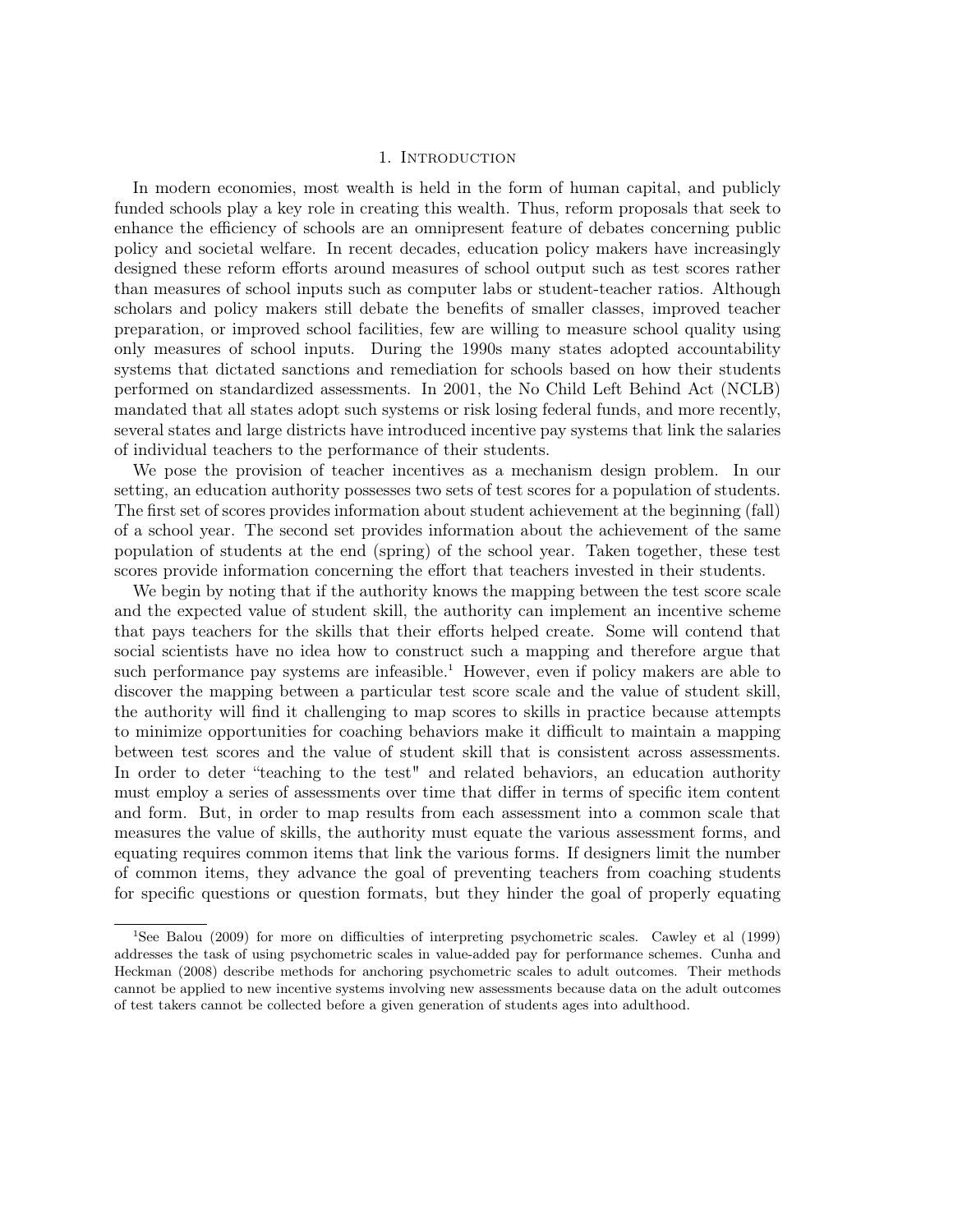and thus properly scaling the various assessment forms. In addition, because equating is a complex task and proper equating is difficult to verify, the equating process itself is an obvious target for corruption.<sup>2</sup>

Given these observations, we turn our attention to mechanisms that require authorities to make incentive payments based only on the ordinal information contained in assessment results, without any knowledge of how the fall and spring assessments are scaled. Because such systems involve no attempt to equate various assessment forms, they can include completely new assessment forms at each point in time and thus eliminate incentives to coach students regarding any particular form of an assessment.

We describe a system called "pay for percentile," that works as follows. For each student in a school system, first form a comparison set of students against which the student will be compared. Assumptions concerning the nature of instruction dictate exactly how to define this comparison set, but the general idea is to form a set that contains all other students in the system who begin the school year at the same level of baseline achievement in a comparable classroom setting. At the end of the year, give a cumulative assessment to all students. Then, assign each student a percentile score based on his end of year rank *among* the students in his comparison set. For each teacher, sum these within-peer percentile scores over all the students she teaches and denote this sum as a percentile performance index. Then, pay each teacher a common base salary plus a bonus that is proportional to her percentile performance index. We demonstrate that this system can elicit efficient effort from all teachers in all classrooms to all students.

The linear relationship between bonus pay and our index does not imply that percentile units are a natural or desirable scale for human capital. Rather, percentiles within comparison sets tell us what fraction of head-to-head contests teachers win when competing against other teachers who educate similar students. For example, a student with a withincomparison set percentile score of .5 performed as well or better than half of his peers. Thus, in our scheme, his teacher gets credit for beating half of the teachers who taught similar students. We propose a linear relationship between total bonus pay and the fraction of contests won because all of the contests share an important symmetry. Each pits a student against a peer who has the same expected spring achievement when both receive the same instruction and tutoring from their teachers.

The scheme we propose extends the work of Lazear and Rosen (1981). They demonstrate that tournaments can elicit efficient effort from workers when firms are only able to rank the performance of their workers. In their model, workers make one effort choice and compete in one contest. In our model, teachers make multiple effort choices, and these choices may simultaneously affect the outcomes of many contests, but we still find that a common prize for winning each tournament can induce efficient effort. Further, we show that pay for

<sup>2</sup>A significant literature on state level proficiency rates under NCLB suggests that political pressures have compromised the meaning of proficiency cutoff scores in numerous states. States can inflate their proficiency rates by making exams easier while holding scoring procedures constant or by introducing a completely new assessment and then producing a crosswalk between the old and new assessment scale that effectively lowers the proficiency threshold. See Cronin et al (2007)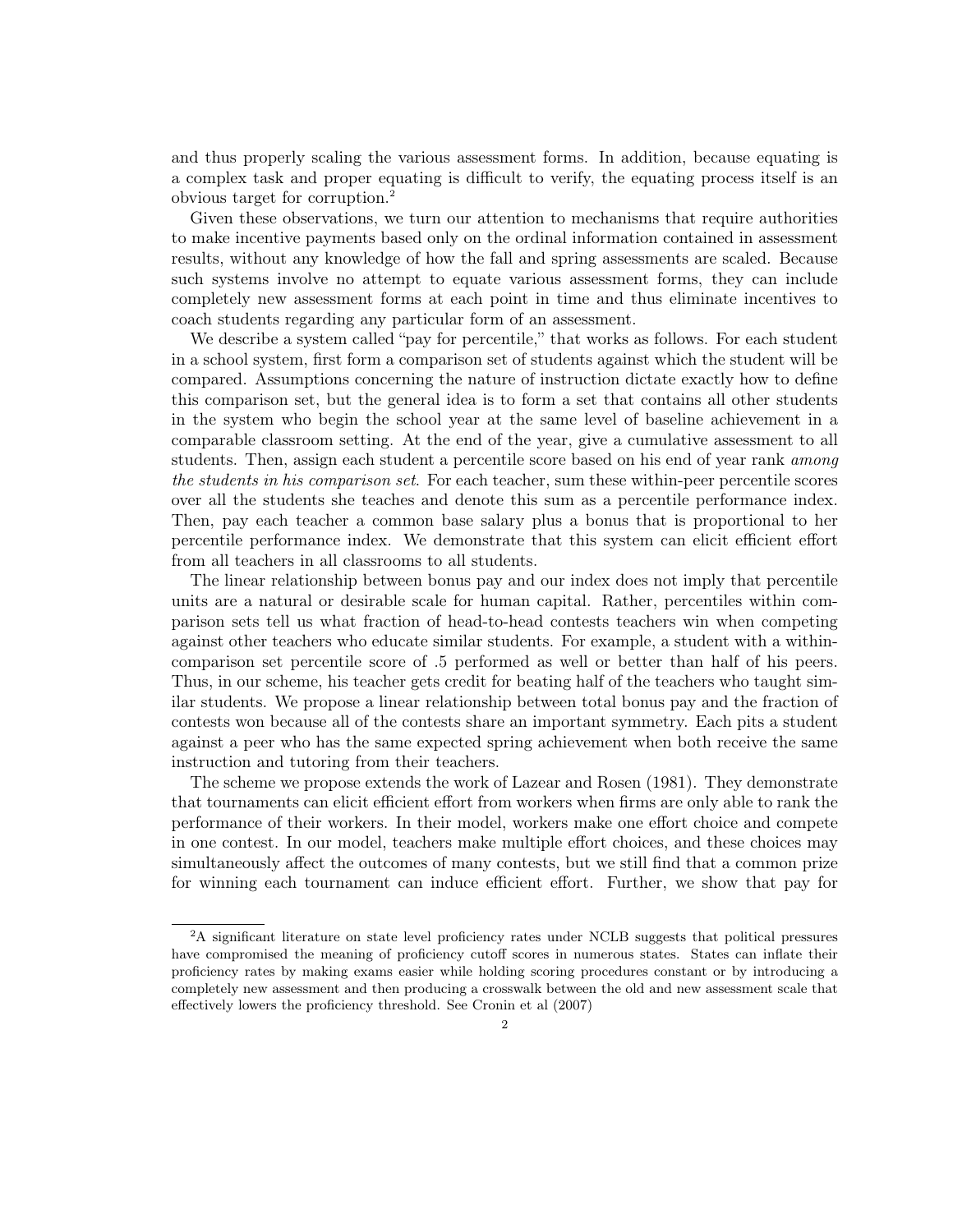percentile can elicit efficient effort in the presence of heterogeneous gains from instruction, instructional spillovers, and direct peer effects among students in the same classroom.

Within our framework, it is natural to think of teachers as workers who perform complex jobs that require multiple tasks because each teacher devotes effort to general classroom instruction as well as one-on-one tutoring for each student. Our results offer new insight for the design of incentives in this setting. If employers can form an accurate ordinal ranking of worker performance on each task that defines their job, these rankings are a set of performance indices that may provide a basis for efficient incentive pay.

Many engaged in current education policy debates implicitly argue that proper equating of different exam forms is fundamental to sound education policy because education authorities must be able to document the evolution of the distribution of student achievement over time. However, our results suggest that education authorities should treat the provision of incentives and the documenting of student progress as separate tasks. Equating studies are not necessary for incentive provision, and the equating process is more likely to be corrupted when high stakes are attached to the exams in question.

Even though our scheme does not map transparently into the multi-tasking framework developed by Holmstrom and Milgrom (1991), some may worry that it too provides incentives for teachers to engage in activities that inflate assessment results relative to student subject mastery. Here, we make the assumption that, if the authority gives a new assessment at each point in time, the only way teachers can directly affect the rank of their students is by teaching. Our aim is to address the design of optimal performance pay systems in settings where at least the ordinal information in assessments cannot be contaminated by actions that the education authority cannot observe. Further, it is important to note that we are proposing a mechanism designed to induce teachers to teach the material in a given curriculum. We do not address the often voiced concern that potentially important dimensions of student skill, e.g. creativity and curiosity, may not be included in curricular definitions.

#### 2. Basic Model

Here, we describe our basic model and derive optimal teacher effort for our setting. Assume there are J classrooms, indexed by  $j \in \{1, ..., J\}$ . Each classroom has one teacher, so  $j$  also indexes teachers. We assume all teachers are equally effective in fostering the creation of human capital among their students, and all teachers face the same costs of providing effective instruction. This approach allows us to focus on the task of eliciting effort from teachers, but it does not allow us to address other issues that arise in settings with heterogeneous teachers, such as how teachers should be screened for hiring and retention and who should be assigned to teach which students.

Each classroom has N students, indexed by  $i \in 1, ..., N$ . Let  $a_{ij}$  denote the initial human capital of the *i*-th student in the *j*-th class. Students within each class are ordered from least to most able, i.e.

$$
a_{1j} \le a_{2j} \le \cdots \le a_{Nj}
$$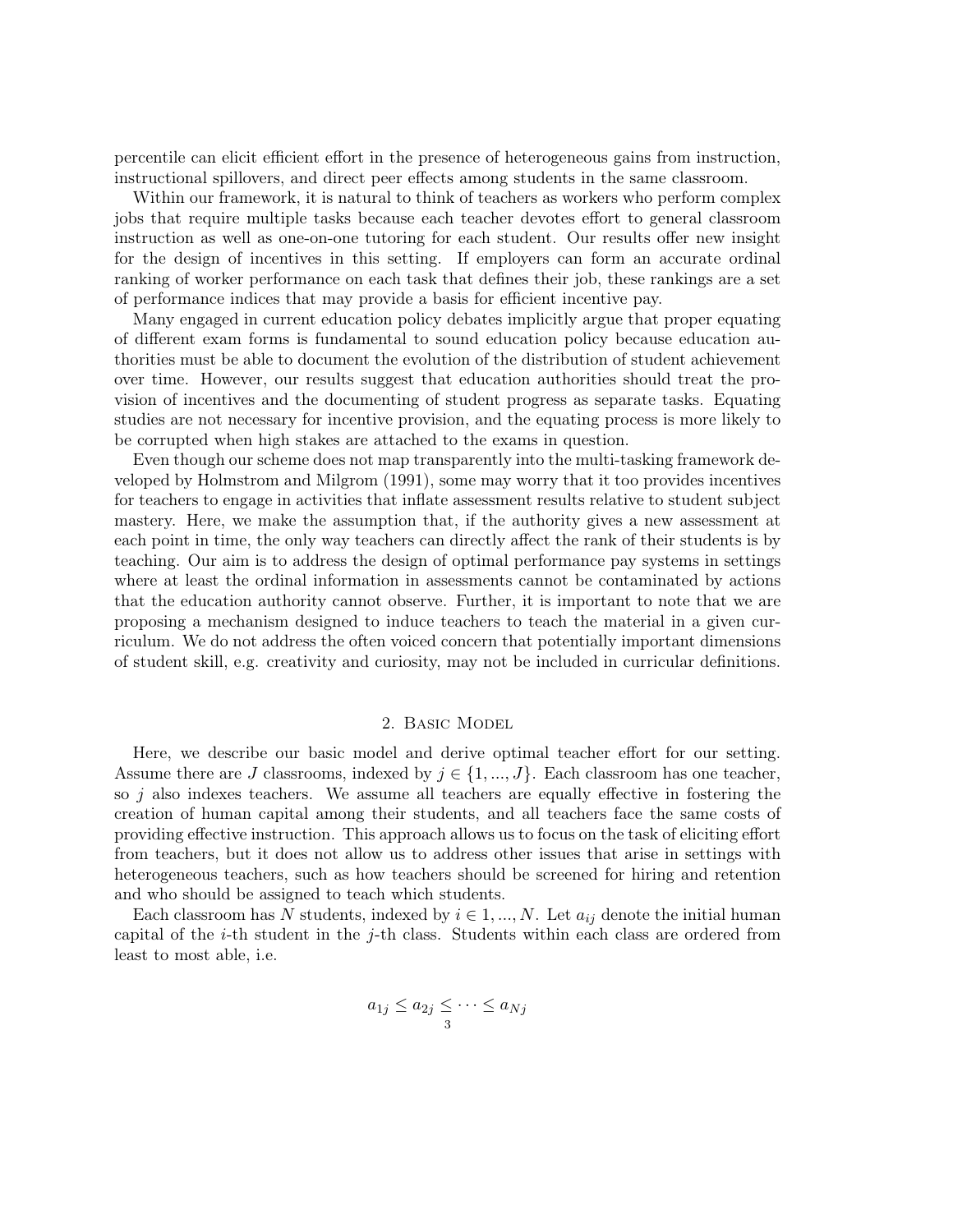We assume all J classes are identical, i.e.  $a_{ij} = a_i$  for all  $j \in \{1, ..., J\}$ . However, this does not mean that we are restricting our attention to an environment where all classes share a common baseline achievement distribution. The task of determining efficient effort in an entire system can be accomplished by determining efficient effort for each classroom. Thus, the planner may solve the allocation problem for the system by solving the problem we analyze for each baseline achievement distribution that exists in one or more classes.<sup>3</sup>

Teachers can undertake two types of efforts to help students acquire additional human capital. They can tutor individual students or teach the class as a whole. The tutoring instruction is student-specific, and any effort spent on teaching student  $i$  will not directly affect any student  $i' \neq i$ . Classroom teaching benefits all students in the class. Examples include tasks like lecturing or planning assignments.

Let  $e_{ij}$  denote the effort teacher j spends on individual instruction of student i, and  $t_i$ denote the effort she spends on classroom teaching. The human capital of a student at the end of the period, denoted  $a'_{ij}$ , depends on his initial skill level  $a_{ij}$ , the efforts of his teacher  $e_{ij}$  and  $t_j$ , and a shock  $\varepsilon_{ij}$  that does not depend on teacher effort, e.g. random disruptions to the student's life at home. For now, we assume the production of human capital is separable between the student's initial human capital and all other factors and is linear in teacher efforts.

(2.1) 
$$
a'_{ij} = g(a_i) + t_j + \alpha e_{ij} + \varepsilon_{ij}
$$

where  $g(\cdot)$  is an increasing function and  $\alpha > 0$  measures the relative productivity of classroom teaching versus individual instruction. Here, the productivities of both tutoring effort and classroom instruction are not a function of a student's baseline achievement or the baseline achievement of his classmates. This specification provides a useful starting point because it is analytically tractable. Further, given this production environment, the incentive scheme that we propose below is quite easy to implement. In later sections, we consider more general production technologies.

The shocks  $\varepsilon_{ij}$  are pairwise independent for any pair  $(i, j)$ . Let  $F(x) \equiv \Pr(\varepsilon_{ij} \leq x)$ . We assume there is an associated density  $f(x) = \frac{dF(x)}{dx}$  that is unimodal and symmetric around 0.

Let  $X_j$  denote teacher j's expected income. Then her utility is

(2.2) 
$$
U_j = X_j - C(e_{1j}, ..., e_{Nj}, t_j)
$$

where  $C(\cdot)$  denotes the teacher's cost of effort. We assume  $C(\cdot)$  is increasing in all of its arguments and is strictly convex. We further assume it is symmetric with respect to

 ${}^{3}$ Here, we assume the planner takes the composition of each class as given. One could imagine a more general problem where the planner chooses the composition of classrooms and the effort vector for each classroom. However, given the optimal composition of classrooms, the planner still needs to choose the optimal levels of effort in each class. We focus on this second step because we are analyzing the provision of incentives for educators taking as given the sorting of students among schools and classrooms.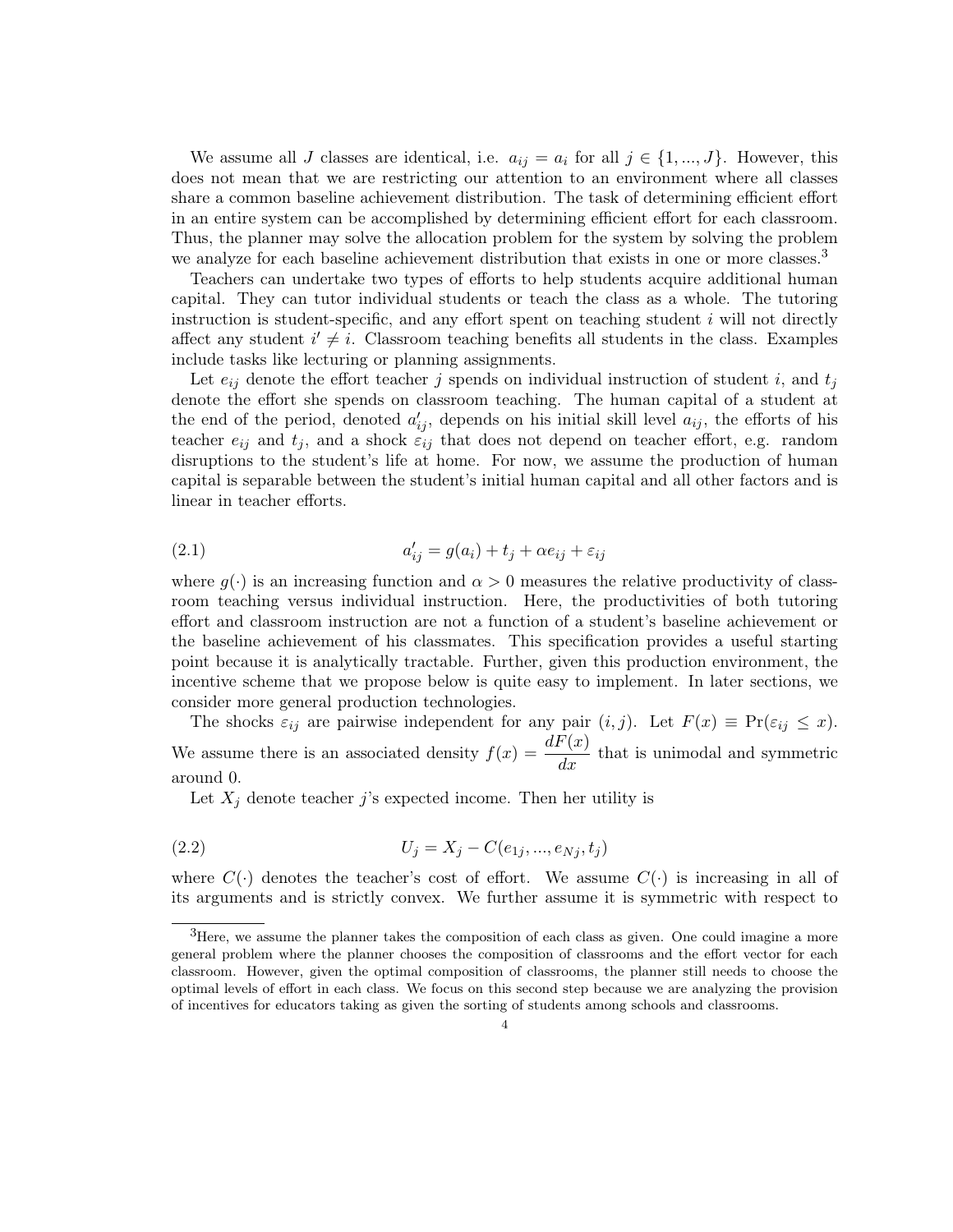individual effort, i.e. let  $\mathbf{e}_j$  be any vector of tutoring efforts  $(e_{1j},...,e_{Nj})$  for teacher j, and let  $\mathbf{e}'_j$  be any permutation of  $\mathbf{e}_j$ , then

$$
C(\mathbf{e_j}, t_j) = C(\mathbf{e'_j}, t_j)
$$

We also impose the usual boundary conditions on marginal costs. The lower and upper limits of the marginal costs with respect to each dimension of effort are 0 and  $\infty$  respectively. These conditions ensure the optimal plan will be interior. Although we do not make it explicit,  $C(\cdot)$  also depends on N. Optimal effort decisions will vary with class size, but the tradeoffs between scales economies and congestion externalities at the center of this issue have been explored by others.<sup>4</sup> Our goal is to analyze the optimal provision of incentives given a fixed class size,  $N$ , and here, we suppress reference to  $N$  in the cost function.

Let R denote the social value of a unit of  $a'$ . Assume that each teacher has an outside option equal to  $U_0$ , an omniscient social planner chooses teacher effort levels in each class  $j = 1, 2, \ldots J$  to maximize the following:

$$
\max_{\mathbf{e_j}, t_j} E\bigg[ R \sum_{i=1}^N [g(a_i) + t_j + \alpha e_{ij} + \varepsilon_{ij}] - C(\mathbf{e_j}, t_j) - U_0 \bigg]
$$

Because we have normalized units of time so that  $\frac{\partial a'_{ij}}{\partial t_j} = 1$ , R may also be interpreted as the gross social return per student when one unit of teacher time is effectively devoted to classroom instruction. Since  $C(\cdot)$  is strictly convex, first-order conditions are necessary and sufficient for an optimum. Since all teachers share the same cost of effort, the optimal allocation will dictate the same effort levels in all classrooms, i.e.  $e_{ij} = e_i$  and  $t_j = t$  for all j. Hence, the optimal effort levels dictated by the social planner,  $e_1, ..., e_N$  and t, will solve the following system of equations:

$$
\frac{\partial C(\mathbf{e_j}, t_j)}{\partial e_{ij}} = R\alpha \quad \text{for } i = 1, ..., N
$$

$$
\frac{\partial C(\mathbf{e_j}, t_j)}{\partial t_j} = RN
$$

Given our symmetry and separability assumptions, the cost and returns associated with devoting additional instruction time to a student are not a function of the student's baseline achievement or the distribution of baseline achievement in the class. Thus, in this case, the social optimum dictates the same levels of instruction in all classrooms and the same tutoring effort for all students. Let  $e^*$  denote the socially optimal level of tutoring effort that is common to all students,  $t^*$  denote the efficient level of classroom instruction common to all classes, and  $(e^*, t^*)$  denote the socially optimal effort vector common to all classrooms.

 $4$ See Lazear (2001) for example.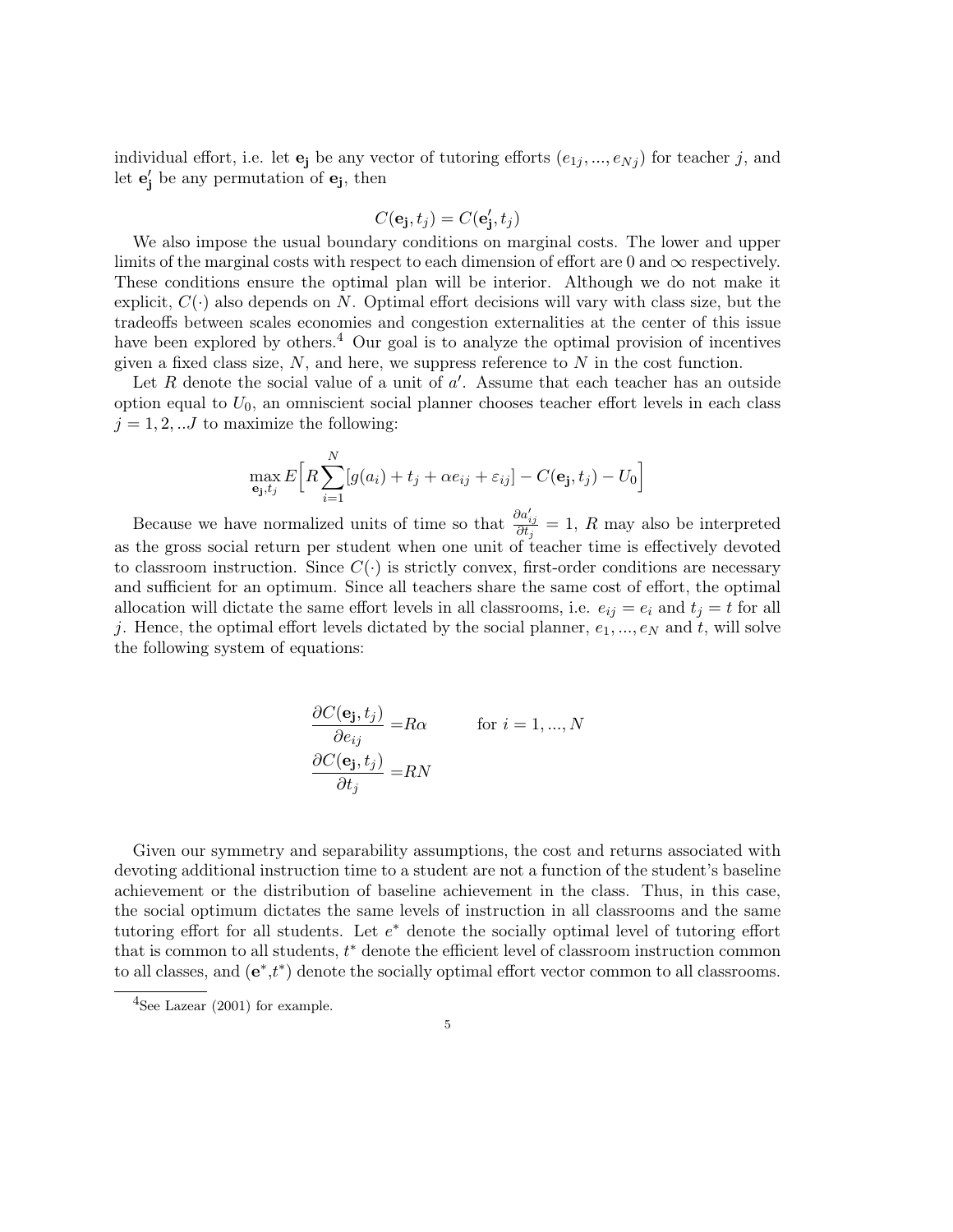In section 6, we generalize the model to allow heterogeneity in returns from instruction, instructional spillovers, and peer effects, and in this more general setting, optimal tutoring effort and classroom instruction effort will generally vary with the baseline achievement of individual students and their classmates.

# 3. Performance Pay With Invertible Scales

Now consider the effort elicitation problem faced by an education authority that supervises our J teachers. For now, assume that this authority knows everything about the technology of human capital production but cannot observe teacher effort  $e_{ij}$  or  $t_j$ . Instead, the authority observes test scores that provide a perfect ranking of students according to their achievement at a point in time,  $s = m(a)$  and  $s' = m(a')$ , where  $m(a)$  is a strictly monotonic function.

Suppose the authority knows  $m(\cdot)$ , i.e. it knows how to invert the psychometric scale s and recover a. In this setting, there are many schemes that the authority can use to induce teachers to provide socially efficient effort levels. For example, the authority could induce teachers to value improvements in student skill correctly simply by paying bonuses per student equal to  $Ra'_{ij}$ . However, from the authority's perspective, this scheme would be wasteful because it compensates teachers for both the skill created by their efforts and for the stock of skills that students would have enjoyed without instruction,  $g(a)$ .<sup>5</sup>

If the authority knows both  $m(\cdot)$  and  $g(\cdot)$ , the authority can form an unbiased estimator,  $V_{ij}$ , of teacher j's contribution to student i's human capital,

$$
V_{ij} = a'_{ij} - g(a_{ij})
$$
  
=  $m^{-1}(s'_{ij}) - g(m^{-1}(s_{ij}))$ 

and elicit efficient effort by paying teachers  $RV_{ij}$  per student. Further, even if the authority does not know  $q(\cdot)$ , it can still provide incentives for teachers based on their contributions to student skill. For each student  $i$ , let the authority form a comparison group comprised of all students with the same initial test score as student  $i$  at the beginning of the period. Given the environment we describe above, this set contains the  $i$ -th student in each classroom. Next, define  $\overline{a}'_i$  as the average achievement for this group at the end of the period, i.e.

$$
\overline{a}'_i = \frac{1}{J}\sum_{j=1}^J a'_{ij}
$$

and consider a bonus schedule that pays each teacher  $j$  bonuses linked to the relative performance of her students; specifically  $R(a'_{ij} - \overline{a}'_i)$  for each student  $i = 1, 2, ...N$ . If our

<sup>&</sup>lt;sup>5</sup>Here, we take the assignment of students to classrooms as fixed, and we are assuming that the education authority cannot simply hold an auction and sell teachers the opportunity to earn  $Ra'_{ij}$  per student. However, absent such an auction mechanism, we expect any scheme that pays teachers for skills students possess independent of instruction should create wasteful activities by teachers seeking assignments to high achieving students.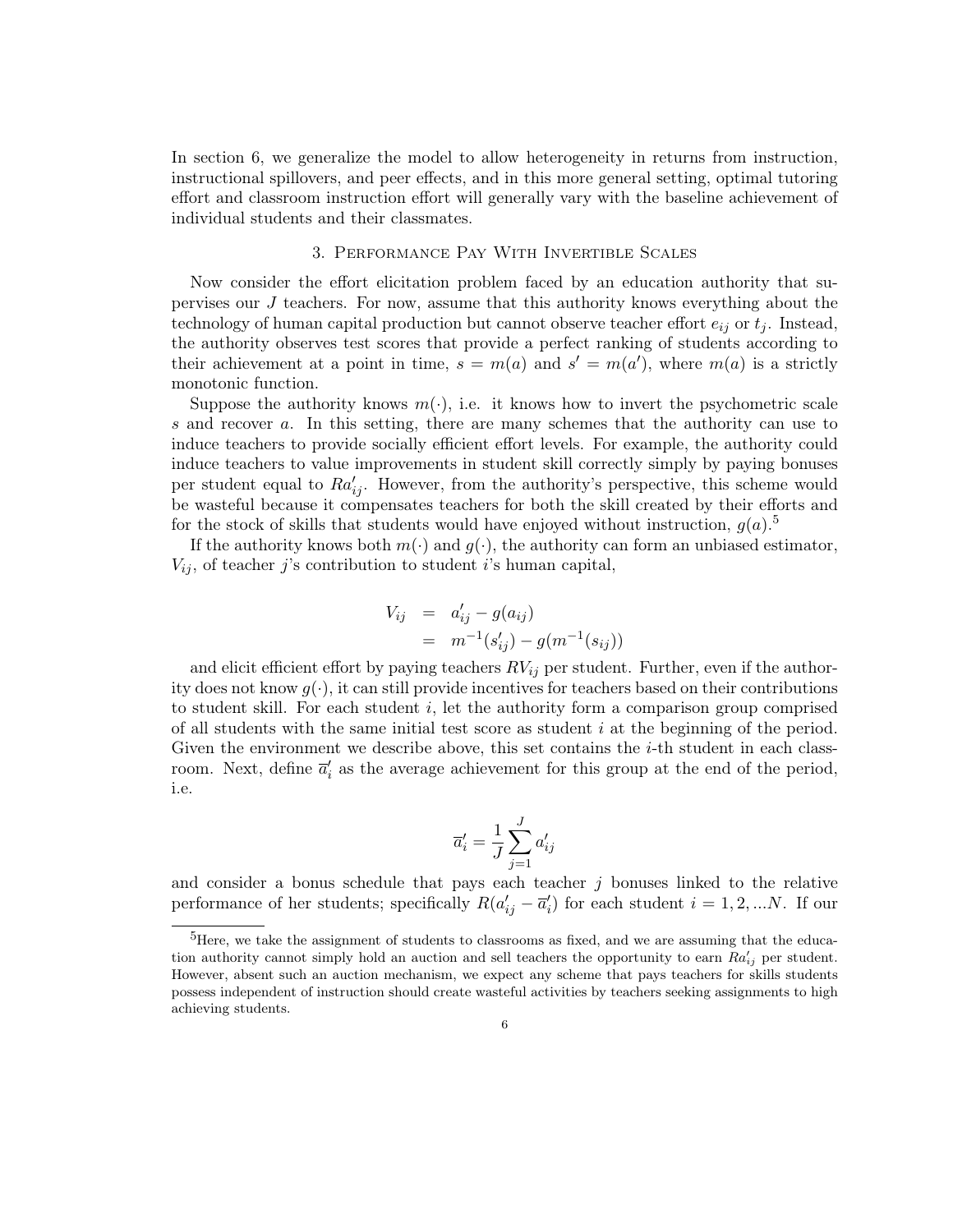comparison groups are large, teachers will ignore the effect of their choices on  $\overline{a}'_i$ , and it is straightforward to show that this bonus scheme elicits efficient effort,  $(e^*, t^*)$ .

Because plim  $\overline{a}'_i = g(a_i) + t^* + \alpha e^*$ , the relative achievement of student i,  $(a'_{ij} - \overline{a}'_i)$ , is not a function of  $g(\cdot)$  or  $a_i$  in equilibrium. Here, as in the pay for percentile scheme we propose below, teachers receive rewards or penalties for how their students perform relative to comparable students. Both schemes can be implemented without knowledge of the particular baseline scores associated with each baseline achievement level or the score gains achieved by any student.

If the authority knows R and  $m(\cdot)$ , it can implement this bonus scheme using a standard regression model that includes fixed effects for baseline achievement levels and classroom assignment.<sup>6</sup> Teachers associated with a negative classroom effect will receive a negative bonus or what might be better described as a performance based fine, and total bonus pay over all teachers will be zero. Because expected bonus pay per teacher is zero in this scheme, teachers must receive a base salary that covers their costs. Let  $X_0$  denote the base salary per student. The authority could minimize the cost of eliciting efficient effort by choosing  $X_0$  to satisfy  $NX_0 = C(e^*, t^*) + U_0$ .

In this scheme, the focus on variation within comparison sets allows the authority to overcome the fact that it does not know how natural rates of human capital growth,  $q(a_i)$ , differ among students of different baseline achievement levels,  $a_i$ . In the following sections, we demonstrate that by focusing on rank comparisons within comparison sets, the authority can similarly overcome its lack of knowledge concerning how changes in test scores map into changes in human capital at different points on a given psychometric scale.

# 4. Tournaments

The scheme described above relies on the education authority's ability to translate test scores into the values of students' skills. In order to motivate why the authority might have limited knowledge of how scores map into human capital, suppose the education authority cannot create and administer the assessments but must hire a testing agency to provide s and s', the vector of fall and spring test scores for all students. In order to implement the relative performance scheme we describe above, the authority must announce a mapping between the distribution of student test scores,  $s'$ , and the distribution of reward pay given to the teachers of these students. But, once the authority announces how it will invert  $s' = m(a')$ , it must guard against at least two ways that teachers may attempt to game this incentive system.

To begin, teachers may coach rather than teach. We have not modeled this activity explicitly, but the existing literature provides much evidence that teachers can inflate student assessment results by giving students the answers to specific questions or having students

<sup>&</sup>lt;sup>6</sup>For example, if the authority regresses  $a'_{ij}$  on only a set of  $N+J$  indicator variables that identify baseline achievement groups and classroom assignment, the estimated coefficient on the indicator for teacher  $j$  will equal  $\frac{1}{N}\sum_{i=1}^{N}(a'_{ij}-\overline{a}'_i)$ , and the authority can multiply these coefficients by RN to determine the total bonus payment for each teacher j.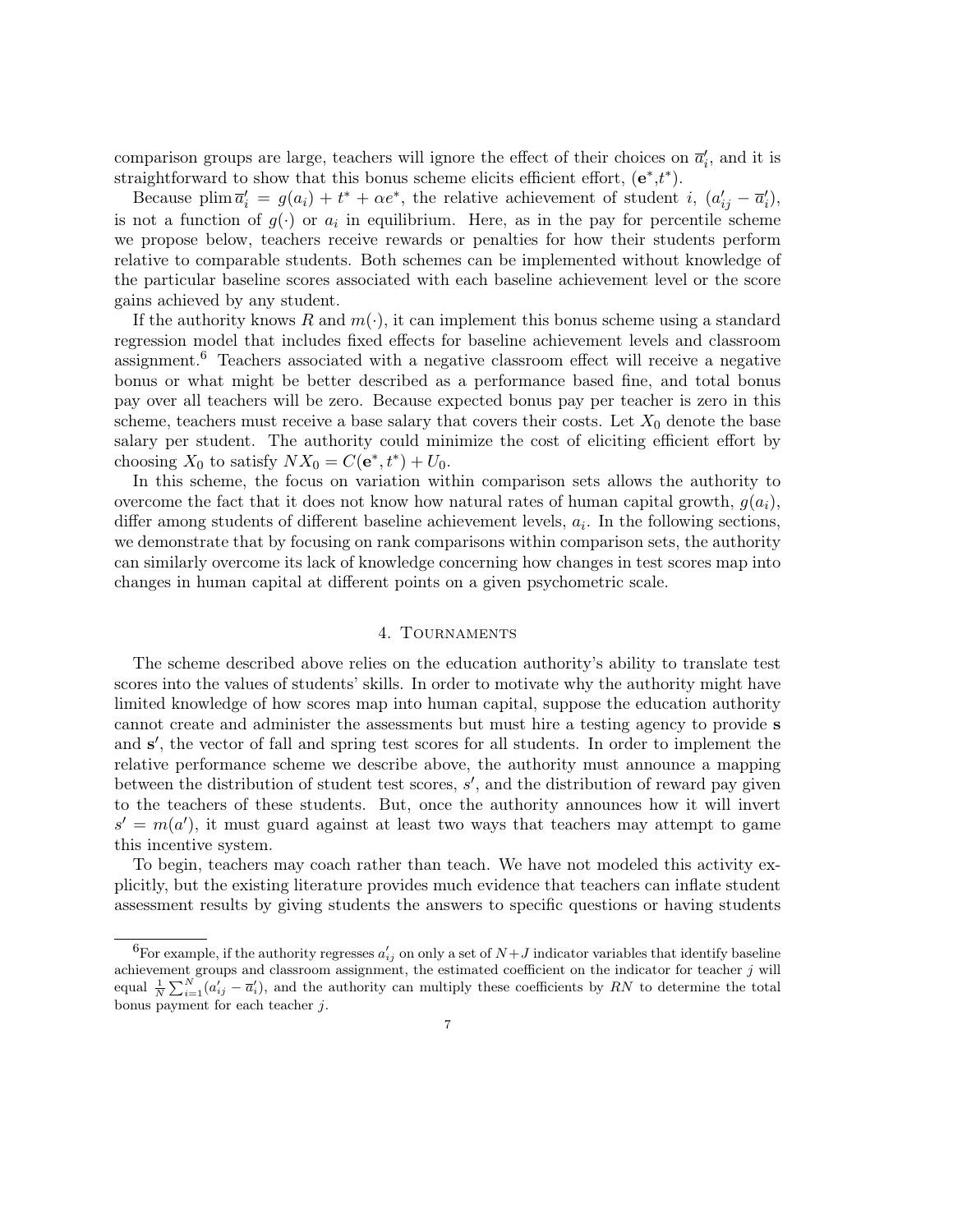practice taking tests that contain questions in a specific format.<sup>7</sup> Teachers have opportunity and incentive to engage in these behaviors whenever the specific items and format of one assessment can be used to predict the items and format present on future assessments.

In order to deter this activity, the education authority could instruct its testing agency to administer exams in each fall and spring that cover the same topics but contain different questions in different formats. However, this instruction would be difficult to follow since existing psychometric methods for equating results from different assessments require that the assessments in question contain common items. Further, even if the testing agency possessed a technology that made it possible to correctly equate results from a series of assessments containing no overlap in item content or format, teachers face a strong incentive to lobby the testing agency to alter the content of the spring assessment or its scaling in a manner that weakens effort incentives. For example, if the pay for relative performance scheme described in the previous section is in place, teachers may secretly pressure the agency to correctly equate various assessments but then report spring scores equal to the correct spring scores divided by some constant greater than one. If teachers believe their lobbying efforts have been successful, each individual teacher's incentive to provide effort will be reduced, but teachers will still collect base salaries that compensate them for the cost of efficient effort levels. Teachers can achieve a similar result by convincing the testing agency to manipulate the content of the spring exam in a way that compresses scores.

Concerns about scale manipulation may seem far fetched to some, but the literature on the implementation of state accountability systems under NCLB contains suggestive evidence that several states inflated the growth in their reported proficiency rates by making assessments easier without making appropriate adjustments to how exams are scored or by introducing new assessments and equating the scales between the old and new assessments in ways that appear generous to the most recent cohorts of students.<sup>8</sup> Given these observations, it is natural to explore the optimal design of teacher incentives in a setting where the testing agency administers new forms of the assessment each period, and the education authority must employ incentive schemes that are scale invariant, i.e. schemes that rely only on ordinal information and are thus implemented without regard to the scaling of various assessment results. In order to develop intuition for our results, we first consider ordinal contests among pairs of teachers. We then examine tournaments that involve simultaneous competition among large numbers of teachers and show that such tournaments are essentially a pay for percentile scheme.

Consider a scheme where each teacher  $i$  competes against one other teacher and the results of this contest determine bonus pay for teacher  $j$  and her opponent. Teacher  $j$  does not know who her opponent will be when she makes her effort choices. She knows only that her opponent will be randomly chosen from the set of other teachers in the system and that her opponent will be facing the same compensation scheme that she faces. Let each teacher

 $7$ See Jacob (2005), Jacob and Levitt (2002), Klein et al (2000) and Koretz (2002).

<sup>8</sup>See Peterson and Hess (2006) and Cronin et al (2007). Further, in 2006, the state of Illinois saw dramatic and incredible increases in proficiency rates that were coincident with the introduction of a new assessment series. See ISBE (2006).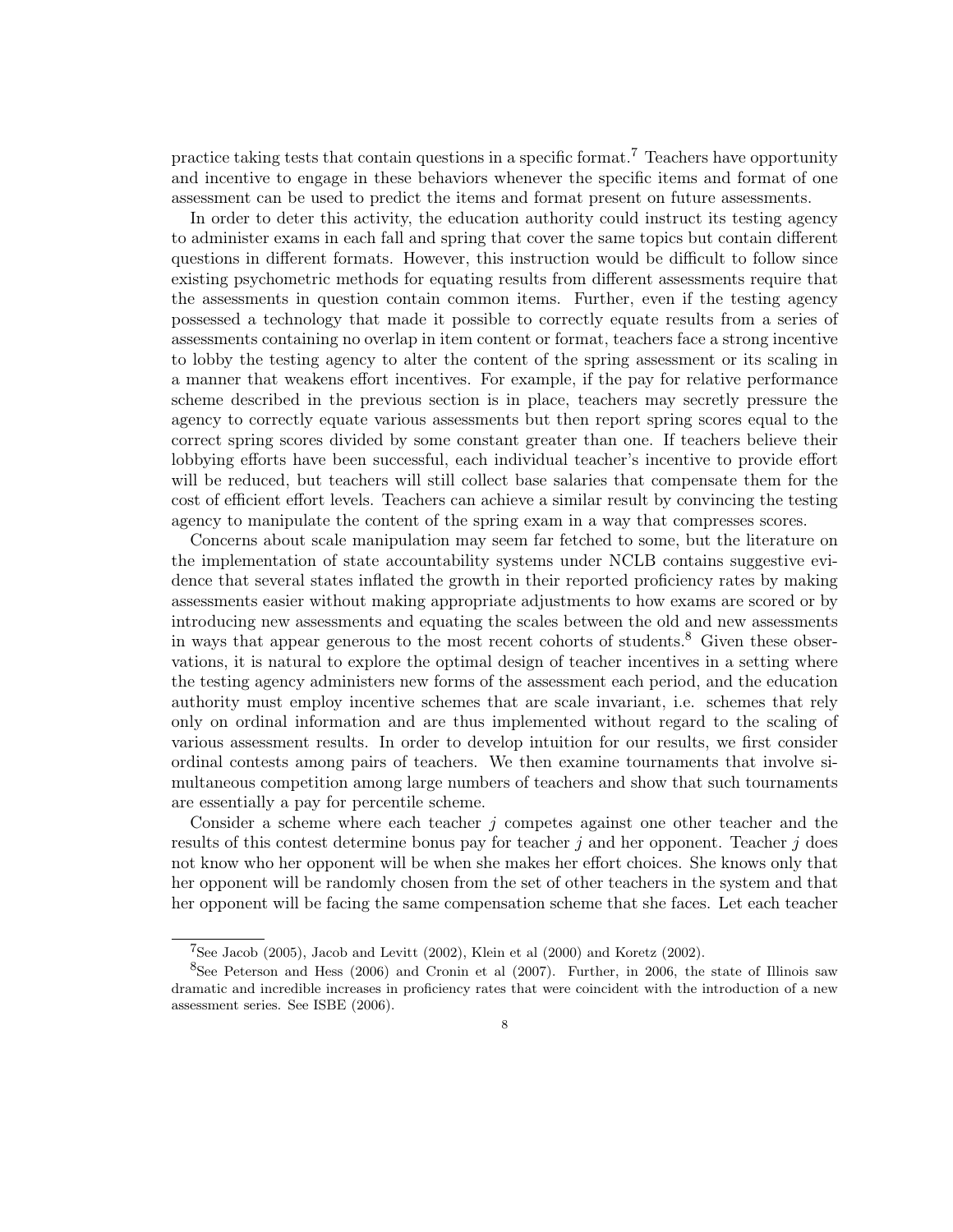receive a base pay of  $X_0$  per student, and at the end of the year, match teacher j with some other teacher j' and pay teacher j a bonus  $(X_1 - X_0)$  for each student i whose score is higher than the corresponding student in teacher j''s class, i.e. if  $s'_{ij} \geq s'_{ij'}$ . Since scores increase monotonically with human capital, this rewards the teacher whose student has attained the higher level of human capital by the end of the year. The total compensation for teacher  $j$  is thus

$$
NX_0 + (X_1 - X_0) \sum_{i=1}^{N} \mathbb{I}(a'_{ij} \ge a'_{ij'})
$$

where  $\mathbb{I}(A)$  is an indicator that equals 1 if event A is true and 0 otherwise. Because ordinal comparisons determine all payoffs, teacher behavior and teacher welfare are invariant to any re-scaling of the assessment results that preserves ordering.

For each  $i \in 1, ..., N$ , let us define a new variable  $\nu_i = \varepsilon_{ij} - \varepsilon_{ij'}$  as the difference in the shock terms for students in the two classes whose initial human capital is  $a_i$ . Let  $H(x) \equiv Pr(\nu_i \leq x)$  denote the distribution of  $\nu_i$ . We define  $h(x) = dH(x)/dx$ , and note that given our assumptions about  $F(\cdot)$ ,  $H(\cdot)$  is also unimodal, mean zero, and symmetric. Further. we assume that  $H(.)$  is twice differentiable.

Since the initial achievement of the students who are compared to each other is identical, the maximization problem for teacher j is

$$
\max_{\mathbf{e}_{\mathbf{j}},t_j}NX_0 + (X_1 - X_0) \sum_{i=1}^N H(\alpha(e_{ij} - e_{ij'}) + t_j - t_{j'}) - C(\mathbf{e}_{\mathbf{j}},t_j) - U_0
$$

The first order conditions for each teacher are given by

(4.1) 
$$
\frac{\partial C(\mathbf{e_j}, t_j)}{\partial e_{ij}} = \alpha h (\alpha (e_{ij} - e_{ij'}) + t_j - t_{j'})(X_1 - X_0) \text{ for } i = 1, 2..N
$$

(4.2) 
$$
\frac{\partial C(\mathbf{e_j}, t_j)}{\partial t_j} = \sum_{i=1}^{N} h(\alpha(e_{ij} - e_{ij'}) + t_j - t_{j'})(X_1 - X_0)
$$

Consider setting the bonus  $X_1 - X_0 = R/h(0)$ , and suppose both teachersj and j' choose the same effort levels, i.e.  $\mathbf{e}_j = \mathbf{e}_{j'}$  and  $t_j = t_{j'}$ . Then (4.1) and (4.2) become

$$
\frac{\partial C(\mathbf{e_j}, t_j)}{\partial e_i} = R\alpha \quad \text{for } i = 1, ..., N
$$
  

$$
\frac{\partial C(\mathbf{e_j}, t_j)}{\partial t_j} = RN
$$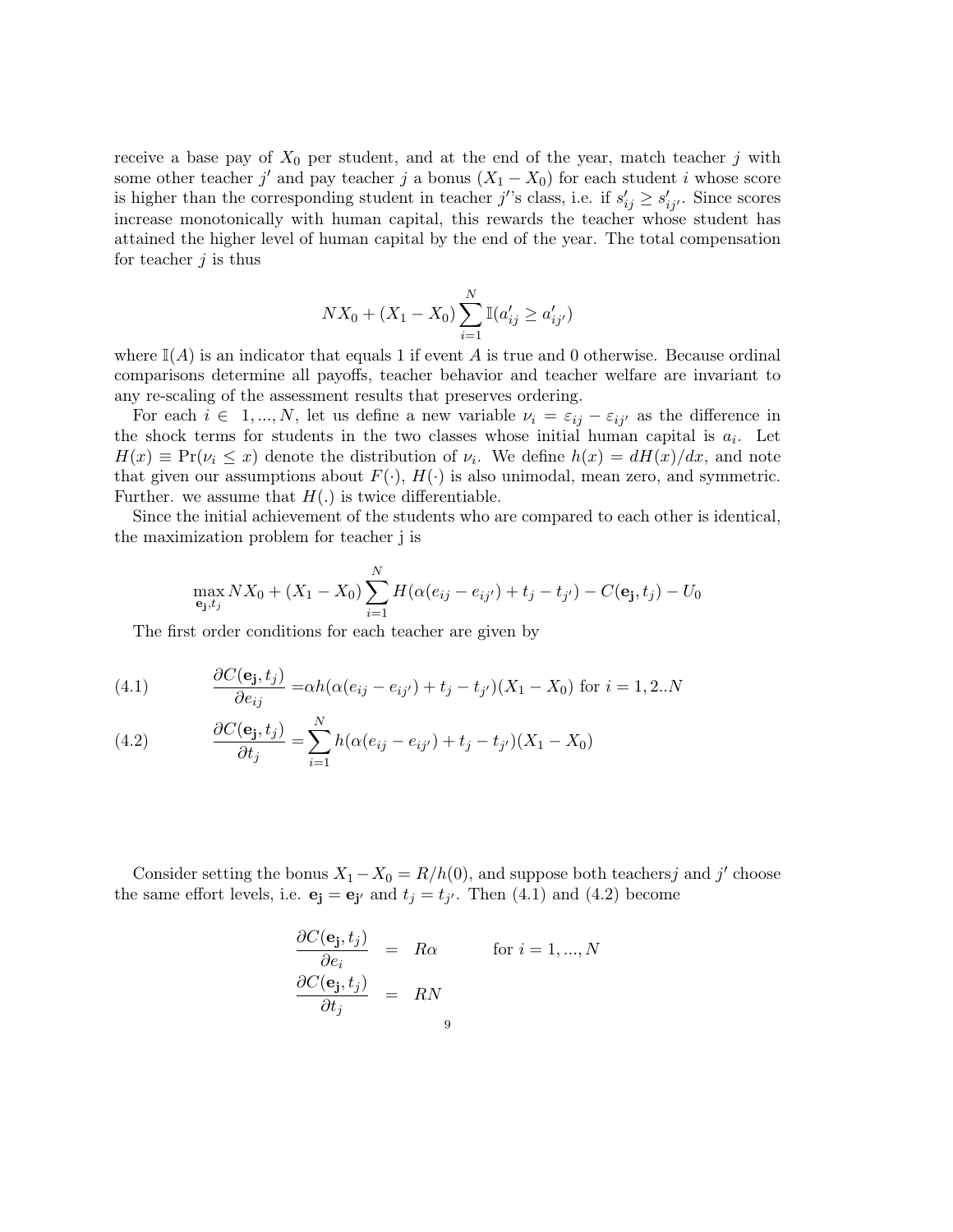Recall that these are the first order conditions for the planner's problem, and thus, the socially optimal effort levels  $(e^*, t^*)$  solve these first order conditions. Nonetheless, the fact that these levels satisfy teacher  $j's$  first order conditions is not enough to show that they are optimal responses to the effort decisions of the other teacher. In particular, since  $H(\cdot)$ is neither strictly convex nor strictly concave everywhere, the fact that  $\mathbf{e}_j = \mathbf{e}^*$  and  $t_j = t^*$ satisfy the first order conditions does not imply that these effort choices are global best responses to teacher  $j'$  choosing the same effort levels.

Appendix A provides proofs for the following two propositions that summarize our main results for two teacher contests:

**Proposition 1:** Let  $\tilde{\epsilon}_{ij}$  denote a random variable with a symmetric unimodal density and mean zero, and let  $\varepsilon_{ij}=\sigma \tilde{\varepsilon}_{ij}$ . There exists  $\overline{\sigma}$  such that  $\forall \sigma > \overline{\sigma}$ , both teachers choosing the socially optimal effort levels  $(e^*, t^*)$  is a pure strategy Nash equilibrium of the two teacher contest.

The intuition behind the variance restriction in this proposition is straightforward. In any given contest, both effort choices and chance play a role in determining the winner. When chance plays a small role, small prizes are optimal because large prizes would induce too much effort. In fact, the optimal bonus,  $\frac{R}{h(0)}$ , tends to zero as  $\sigma \to 0$ . Thus, the restriction on  $\sigma$  in Proposition 1 is needed to rule out cases where, given that the other teacher is choosing( $e^*, t^*$ ), the bonus is so small that teacher j's expected gain from responding with  $(e^*, t^*)$  as opposed to some lower effort level does not cover the incremental cost.<sup>9</sup> However, if the element of chance in these contests is important enough, a pure strategy Nash equilibrium exists which involves both teachers choosing the socially optimal effort vectors,  $(e^*, t^*)$ , and Proposition 2 adds that this equilibrium is unique.

**Proposition 2:** In the two teacher contest, whenever a pure strategy Nash equilibrium exists, it involves both teachers choosing the socially optimal effort levels  $(e^*, t^*)$ .

Taken together, our propositions imply that our tournament scheme can elicit efficient effort from teachers who compete against each other in seeded competitions. Thus, the efficiency properties that Lazear and Rosen (1981) derived for a setting in which two players make one effort choice and compete in a single contest carry over to settings in which two players make multiple effort choices and engage in many contests simultaneously. This is true even when some of these effort choices can affect the outcome of many contests.

Finally, to ensure that teachers are willing to participate in this scheme, we need to make sure that

$$
NX_0 + \frac{RN}{2h(0)} - C(\mathbf{e}^*, t^*) \ge U_0
$$

Given this constraint, the following compensation scheme minimizes the cost of providing efficient incentives

 $^{9}$ Lazear and Rosen (1981) require a similar condition for existence in their single task, two person game.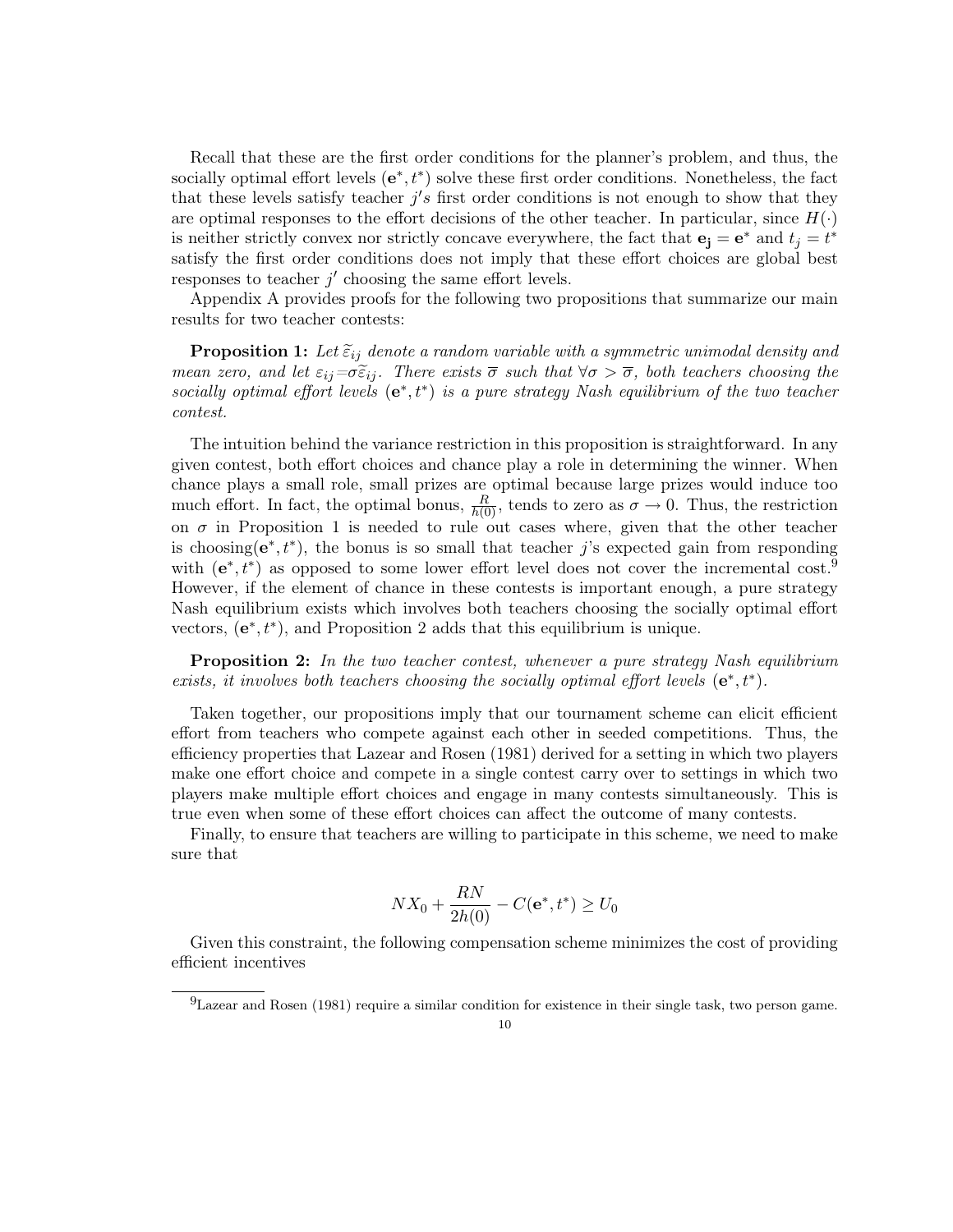$$
X_0 = \frac{U_0 + C(e^*, t^*)}{N} - \frac{R}{2h(0)}
$$
  

$$
X_1 = \frac{U_0 + C(e^*, t^*)}{N} + \frac{R}{2h(0)}
$$

Note that the authority needs only four pieces of information to implement this contest scheme. The authority needs to know each student's teacher, the ranks implied by s and s', and the ratio  $\frac{R}{h(0)}$ . Recall that R is the gross social return per student generated by one effective unit of classroom instruction. If we stipulate that the authority knows what effective instruction is worth to society but simply cannot observe whether or not effective instruction is being provided,  $h(0)$  is the key piece of information that the authority requires.

Here,  $h(0)$  is the derivative with respect to classroom instruction, t, of the probability that a given teacher wins one of our contests when both teachers are initially choosing the same effort vectors. It will be difficult for any authority to learn  $h(0)$  precisely, but one can imagine experiments that could provide considerable information about  $h(0)$ . The key observation is that, for many different prize levels other than  $\frac{R}{h(0)}$ , there exists a symmetric Nash equilibrium among teachers in pure strategies. Thus, given our tournament mechanism and some initial choice for the prize structure, suppose the authority selected a random sample of students from the entire student population and then invited these students to a small number of weekend review classes taught by the authority and not by teachers. If our teachers share a common prior concerning the probability that any one student is selected to participate in these review classes, there will still exist a Nash equilibrium in which both teachers choose the same effort levels. However, given any symmetric equilibrium, the ex post probability that a particular student who received extra instruction will score better than a peer who did not receive extra instruction should increase. Let  $\Delta t$ be the length of the review session. The associated change in the probability of winning is  $\Delta p \approx \frac{h(0)+h(\Delta t)}{2} \Delta t$ . If we assume that the authority can perfectly monitor instruction quality during these experimental sessions and if we choose a  $\Delta t$  that is a trivial intervention relative to the range of shocks,  $\varepsilon$ , that affect achievement during the year, the sample mean of  $\frac{\Delta p}{\Delta t}$  provides a useful approximation for  $h(0).^{10}$ 

The two-teacher contest system described here elicits efficient effort from teachers and because it relies only on ordinal information, it can be implemented without equating scores scores from different assessment forms. Further, since equating is not required, our scheme allows the education authority to employ completely new assessment forms at each point in time and thereby remove any opportunity for teachers to coach students for specific questions or question formats based on previous assessments. Our scheme is also robust

<sup>&</sup>lt;sup>10</sup>Our production technology implicitly normalizes the units of  $\varepsilon$  so that shocks to achievement can be thought of in terms of additions to or deletions from the hours of effective classroom instruction  $t$ students receive. Further, because  $R$  is the social value of a unit of effective instruction time, the prize  $\frac{R}{h(0)}$  determined by this procedure is the same regardless of the units used to measure instruction time, e.g. seconds, minutes, hours.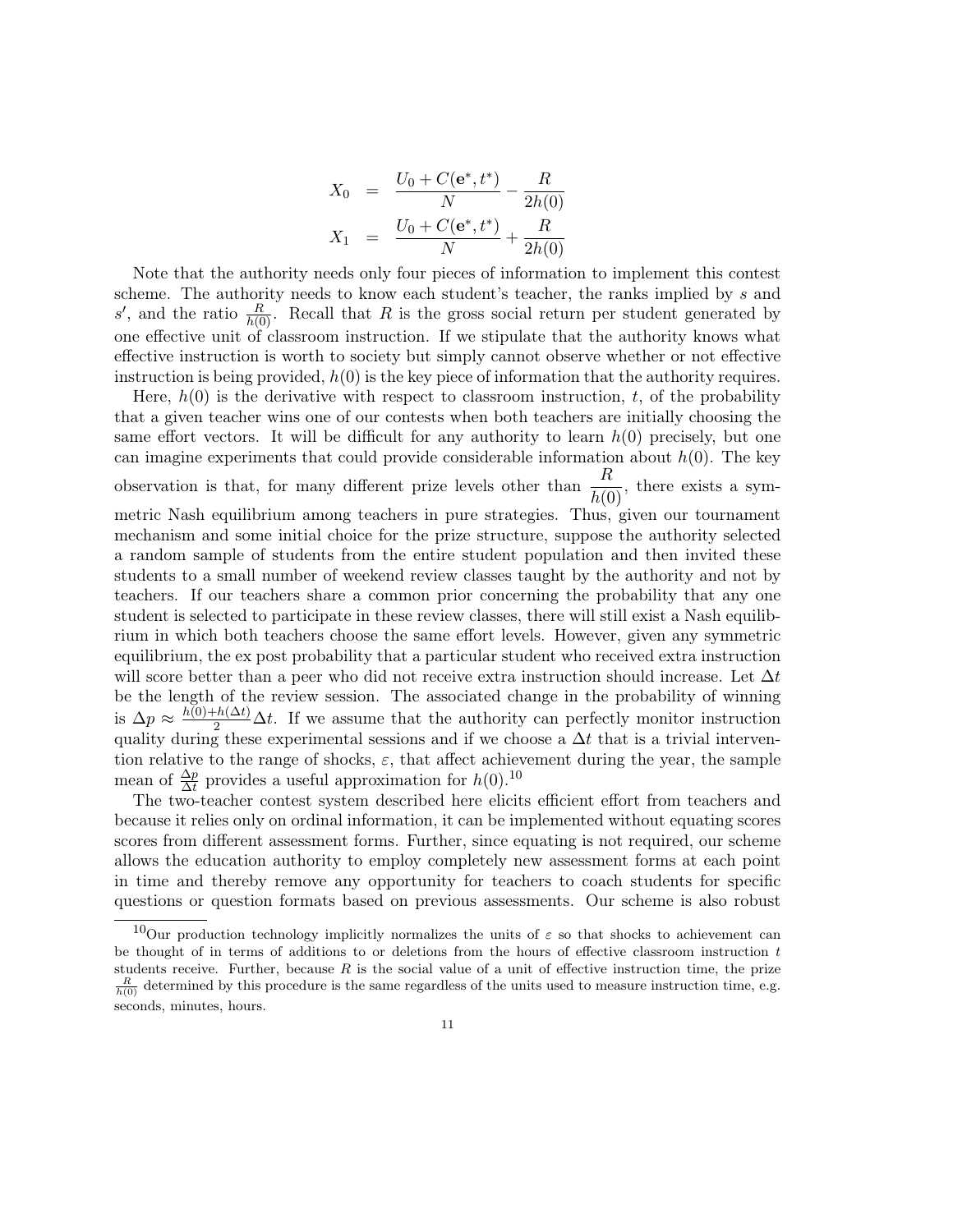against efforts to weaken performance incentives by corrupting assessment scales because the mapping between outcomes and reward pay is scale invariant.

# 5. Pay for Percentile

While our two-teacher contests address some ways that teachers can manipulate incentive pay systems, the fact that each teacher plays against a single opponent may raise concerns about a different type of manipulation. Recall, we assume that the opponent for teacher  $j$  is announced at the end of the year after students are tested. Thus, some teachers may respond to this system by lobbying school officials to be paired with a teacher whose students performed poorly. If one tried to avoid these lobbying efforts by announcing the pairs of contestants at the beginning of the year, then one would worry about collusion on low effort levels within pairs of contestants. We now turn to performance contests that involve large numbers of teachers competing anonymously against one another. We expect that collusion on low effort among teachers is less of a concern is this environment.

Suppose that each teacher now competes against  $K$  teachers who also have N students. Each teacher knows that  $K$  other teachers will be drawn randomly from the population of teachers with similar classrooms to serve as her contestants, but teachers make their effort choices without knowing whom they are competing against. We assume that teachers receive a base salary of  $X_0$  per student and a constant bonus of  $(X_1 - X_0)$  for each contest she wins.<sup>11</sup> In this setting, teacher  $j$ 's problem is

$$
\max_{\mathbf{e_j}, t_j} N X_0 + \sum_{k=1}^K \sum_{i=1}^N H(\alpha(e_{ij} - e_{ik}) + t_j - t_k)(X_1 - X_0) - C(\mathbf{e_j}, t_j) - U_0
$$

The first order conditions are given by

(5.1) 
$$
\frac{\partial C(\mathbf{e_j}, t_j)}{\partial e_{ij}} = \sum_{k=1}^{K} \alpha h (\alpha (e_{ij} - e_{ik}) + t_j - t_k)(X_1 - X_0) \text{ for } i = 1, ..., N
$$

(5.2) 
$$
\frac{\partial C(\mathbf{e_j}, t_j)}{\partial t_j} = \sum_{k=1}^{K} \sum_{i=1}^{N} h(\alpha(e_{ij} - e_{ik}) + t_j - t_k)(X_1 - X_0)
$$

As before, suppose all teachers put in the same effort level, i.e. given any j,  $t_i = t_k$ and  $\mathbf{e}_j = \mathbf{e}_k$  for  $k = 1, ..., K$ . In this case, the right-hand side of (5.1) and (5.2) reduce to  $\alpha Kh(0)(X_1 - X_0)$  and  $NKh(0)(X_1 - X_0)$ , respectively. Thus, if we set  $X_1 - X_0 = \frac{R}{Kh(0)}$  and assume that all teachers choose the socially optimal effort levels, the first order conditions

<sup>11</sup>A constant prize per contest is not essential for eliciting efficient effort, but we view it as natural given the symmetry of the contests.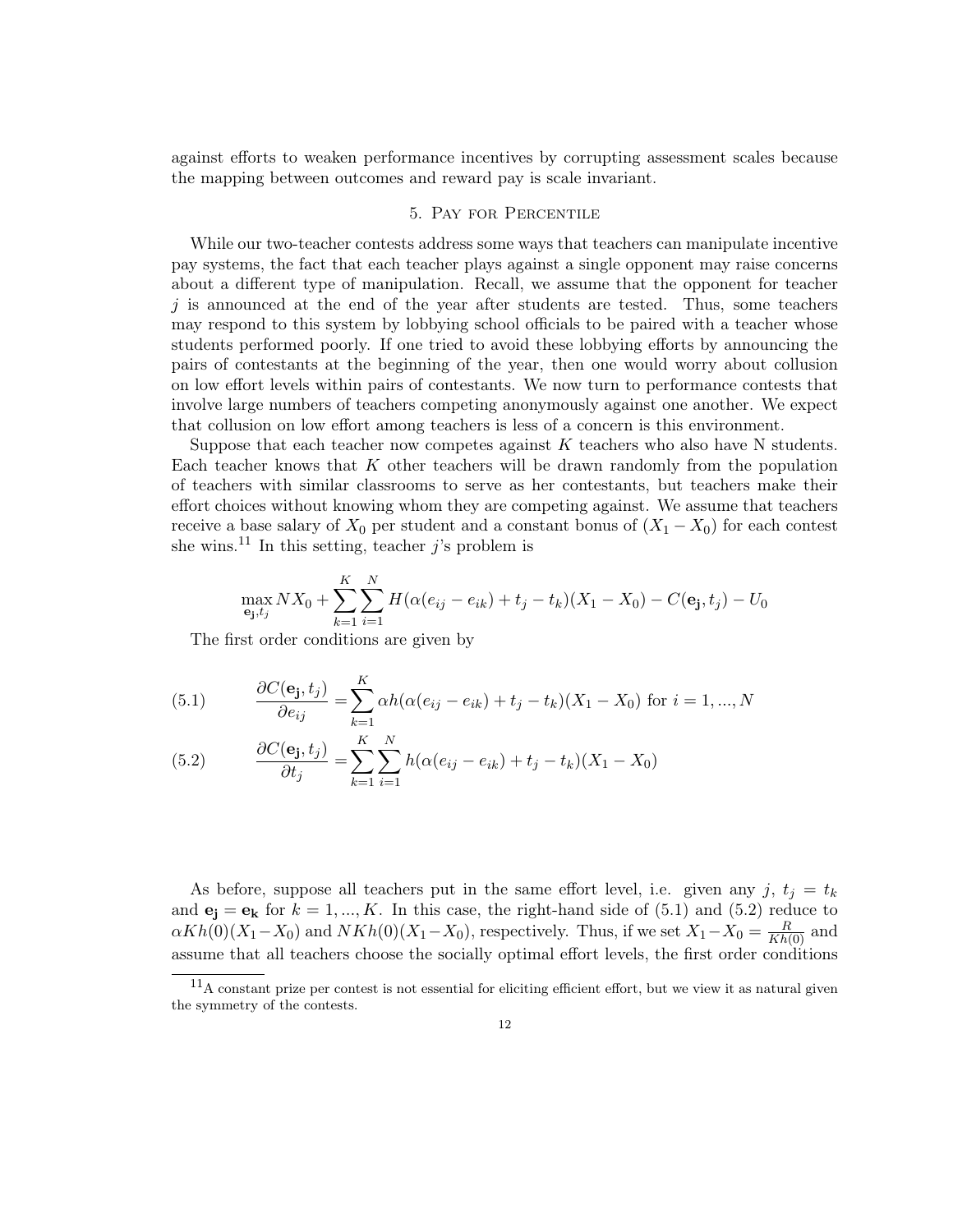for each teacher are satisfied. Further, Proposition 1 extends trivially to contests among  $K > 2$  teachers. Given a similar restriction on the scale parameter  $\sigma$  from Proposition 1 and a prize  $\frac{R}{Kh(0)}$  per student, there exists a pure strategy Nash equilibrium in which all teachers choose the socially optimal levels of effort.

Now let  $K = J \to \infty$  and let  $A'_i$  denote a terminal score chosen at random and uniformly from the set of all terminal scores  $(a'_{i1},...,a'_{iJ})$ . Since the distribution  $(a'_{i1},...a_{i,j-1},a_{i,j+1},...,a'_{iJ})$ converges to the distribution  $(a'_{i1}, \ldots a_{i,j-1}, a_{ij}, a_{i,j+1}, \ldots, a'_{iJ})$  as  $K \to \infty$ , it follows that

$$
\lim_{K \to \infty} \sum_{k=1}^{K} \frac{\mathbb{I}(a'_{ij} \ge a'_{ik})}{K} = \Pr(a'_{ij} \ge A'_i)
$$

and the teacher's maximization problem reduces to

$$
\max_{\mathbf{e_j}, t_j} N X_0 + \frac{R}{h(0)} \sum_{i=1}^N \Pr(a'_{ij} \ge A'_i) - C(\mathbf{e_j}, t_j) - U_0
$$

This pay for percentile scheme is the limiting case of our simultaneous contests scheme as the number of teachers grows large. Thus, a system that pays teachers bonuses that are proportional to the sum of the within comparison set percentile scores of their students can elicit efficient effort from all teachers.

In our presentation so far, comparison sets contain students who share not only a common baseline achievement level but also by assumption share a common distribution of baseline achievement among their peers. However, given the separability we impose on the human capital production function in equation (2.1) and the symmetry we impose on the cost function, student i's comparison set need not be restricted to students with similar classmates. For any given student, we can form a comparison set for this student by choosing all students from other classrooms who have the same baseline achievement level regardless of the distributions of baseline achievement among their classmates. This result holds because the socially optimal allocation of effort  $(e^*, t^*)$  dictates the same level of classroom instruction and tutoring effort from all teachers to all students regardless of the baseline achievement of a given student or the distribution of baseline achievement in his class.

Therefore, given the production technology that we have assumed so far, pay for percentile can be implemented quite easily and transparently in any large school system. The education authority can form one comparison set for each distinct level of baseline achievement and then assign within comparison set percentiles based on the end of year assessment results. In the following section, we consider more general production functions, and in these environments, comparison sets must condition on classroom characteristics. We show that the existence of peer effects, instructional spillovers and other forces that we have not modelled to this point do not alter the efficiency properties of pay for percentile but simply complicate the task of constructing comparison sets.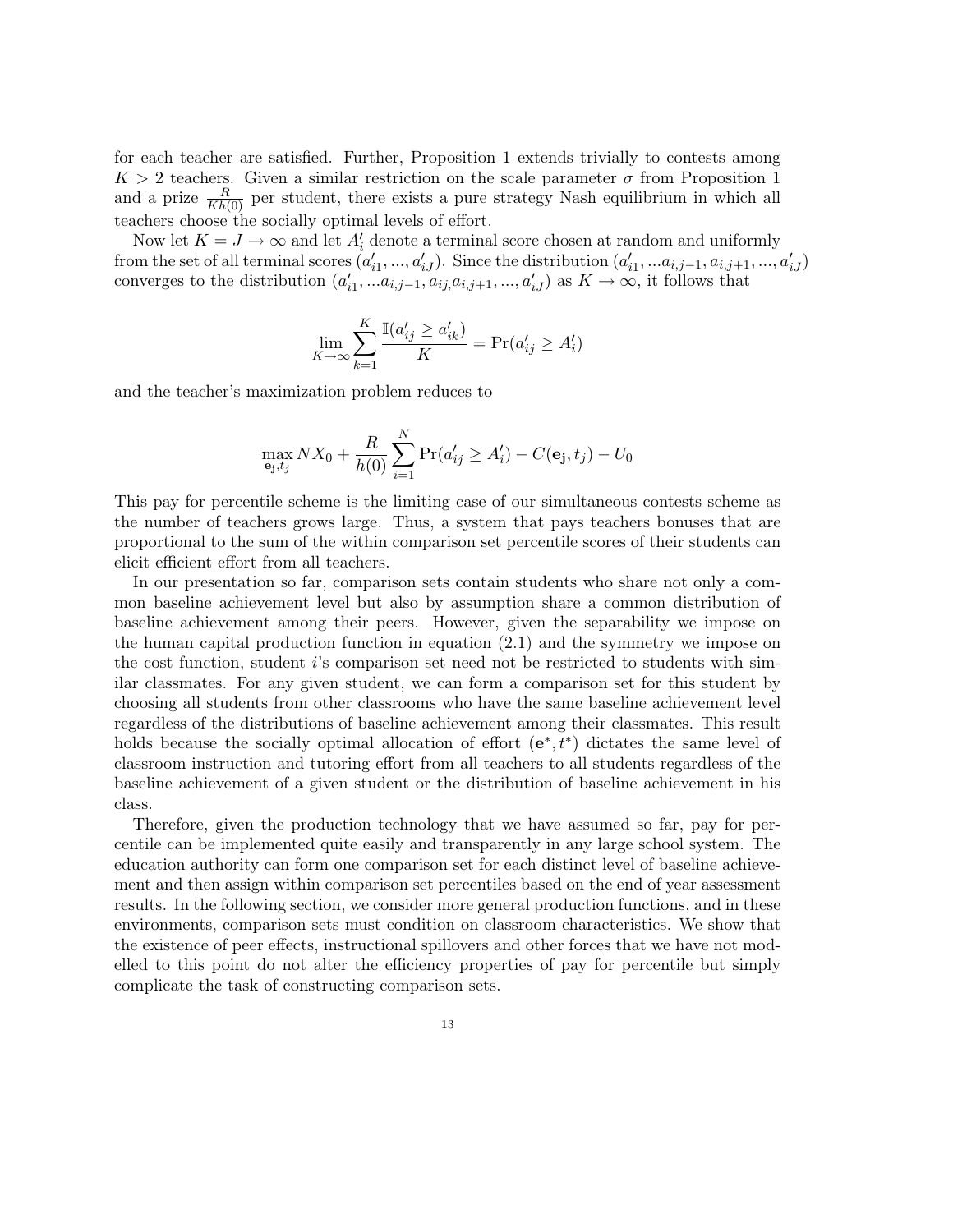#### 6. Heterogeneous Gains from Instruction And Other Generalizations

We now generalize the benchmark model above and show that pay for percentile can be used to elicit socially efficient effort from teachers even when optimal effort for a given student varies with his baseline achievement or is affected by the distribution of baseline achievement among his classmates. Let  $\mathbf{a}_j = (a_{1j},...,a_{Nj})$  denote the initial level of human capital of all students in teacher j's class, where  $j \in \{1, ..., J\}$ . We allow the production of human capital for each student  $i$  in class  $j$  to depend quite generally on his own baseline achievement,  $a_{ij}$ , the composition of baseline achievement within the class,  $\mathbf{a}_{j}$ , the tutoring he receives,  $e_{ij}$ , and the tutoring received by all students in his class,  $\mathbf{e}_j$ . We further allow students at different achievement levels to differ in their rates of learning given various levels of instruction and tutoring, and we allow both direct peer effects and instructional spillovers. Formally, the human capital of student  $i$  in classroom  $j$  is given by

(6.1) 
$$
a'_{ij} = g_i(\mathbf{a}_j, t_j, \mathbf{e}_j) + \varepsilon_{ij}
$$

Because  $g_i(\cdot,\cdot,\cdot)$  is indexed by i, this formulation allows different students in the same class to benefit differently from the same environmental inputs, i.e. from their other classmates, their classroom instruction,  $t_i$ , and any common level of individual tutoring,  $e_{ij} = e_{i'j}$  for  $i \neq i'$ . Nonetheless, we place two restriction on  $g_i(\cdot, \cdot, \cdot)$ . It must be weakly concave, and it must depend on class identity,  $j$ , only through teacher efforts. Our concavity assumption places restrictions on forms that peer effects and instructional spillovers may take. Our assumption that  $j$  enters only through teacher effort choices implies that, for any two classrooms  $(j, j')$  with the same composition of baseline achievement, if the two teachers in question choose the same effort levels, i.e.  $t_j = t_{j'}$  and  $\mathbf{e}_j = \mathbf{e}'_j$ , the expected human capital for any two students in different classrooms but with the same initial achievement, i.e.  $a_{ij} = a_{ij'}$ , will be same. Given this result and the fact that the marginal cost of devoting more effort to either of these students will be the same for both teachers, we can form comparison sets at the classroom level and guarantee that all contests are properly seeded.

For now, we will continue to assume the  $\varepsilon_{ij}$  are pairwise identically distributed across all pairs  $(i, j)$ , although we comment below on how our scheme can be modified if the distribution of  $\varepsilon_{ij}$  is assumed to be identical only for students with similar baseline achievement. In section 2, given our separable form for  $g_i(\cdot, \cdot, \cdot)$ , we could interpret the units of  $\varepsilon_{ij}$  in terms of additions to or deletions from effective classroom instruction time. Given the more general formulation of  $g_i(\cdot,\cdot,\cdot)$  here, this interpretation need no longer apply in all class rooms. Thus, the units of  $\varepsilon_{ij}$  can now only be interpreted as additions to or deletions from the stock of student skill.

We maintain our assumption that the cost of spending time teaching students does not depend on their identity, i.e.  $C(\mathbf{e}_j, t_j)$  is symmetric with respect to the elements of  $\mathbf{e}_j$  and does not depend on the achievement distribution of the students. Our results would not change if we allowed the cost of effort to depend on the baseline achievement distribution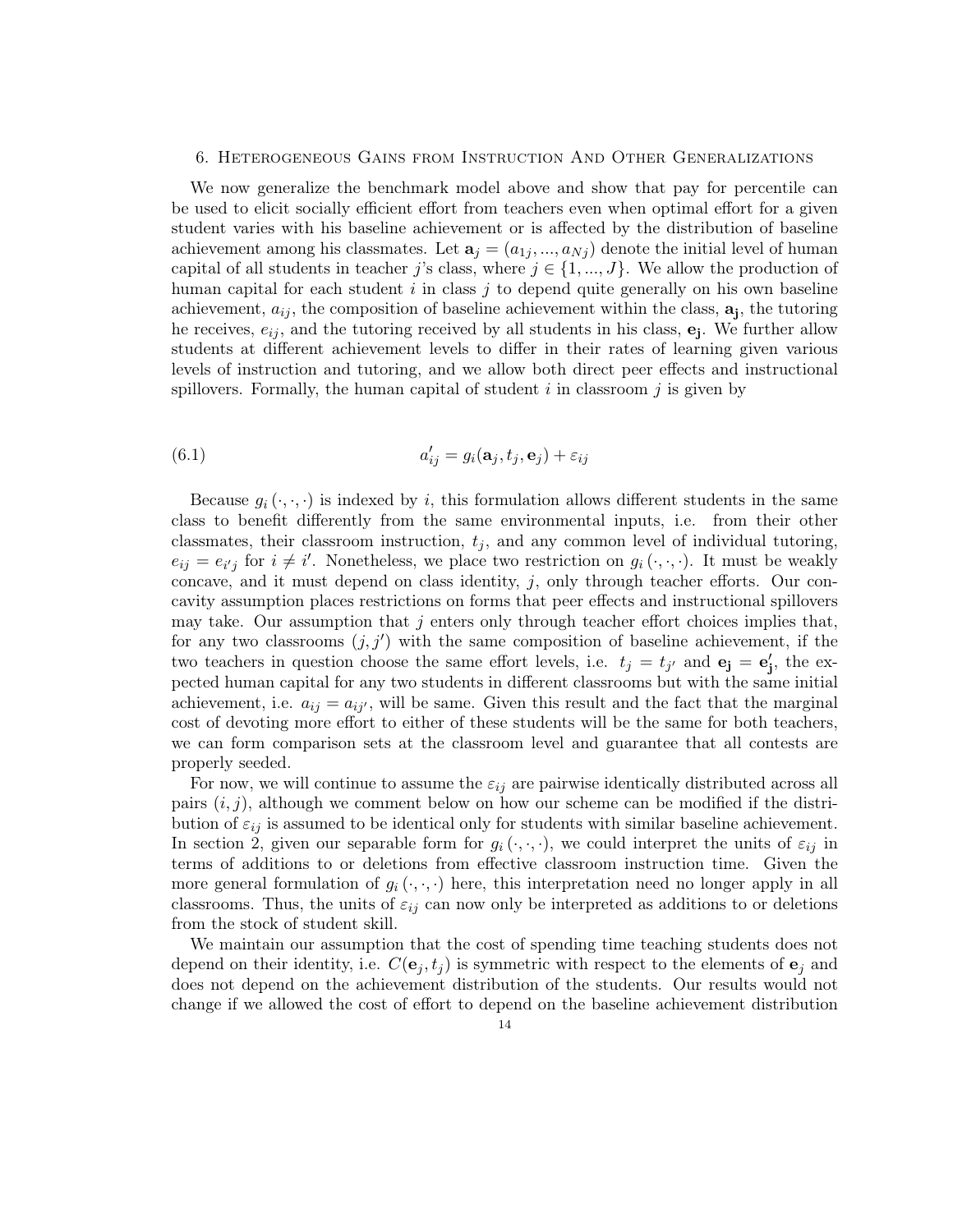in a class, i.e.  $C(\mathbf{a_j}, \mathbf{e}_j, t_j)$ , or to be asymmetric, as long as we maintain our assumption that  $C(\cdot)$  is strictly convex and is the same for all teachers.

For each class  $j$ , the optimal allocation of effort solves

(6.2) 
$$
\max_{\mathbf{e}_j, t_j} \sum_{i=1}^N R[g_i(\mathbf{a}_j, t_j, \mathbf{e}_j) + \varepsilon_{ij}] - C(\mathbf{e}_j, t_j) - U_0
$$

Since  $g_i(\cdot,\cdot,\cdot)$  is assumed to be concave for all i and  $C(\cdot)$  is strictly convex, this problem is strictly concave, and the first-order conditions are both necessary and sufficient for an optimum. These are given for all  $i$  by

$$
\frac{\partial C(\mathbf{e_j}, t_j)}{\partial e_{ij}} = R \sum_{m=1}^{N} \frac{\partial g_m(\mathbf{a}_j, t_j, \mathbf{e}_j)}{\partial e_{ij}} \quad \text{for } i = 1, ..., N
$$

$$
\frac{\partial C(\mathbf{e_j}, t_j)}{\partial t_j} = R \sum_{m=1}^{N} \frac{\partial g_m(\mathbf{a}_j, t_j, \mathbf{e}_j)}{\partial t_j}
$$

For any composition of baseline achievement, there will be a unique  $(e_j^*, t_j^*)$  that solves these equations. However, this vector will differ for classes with different compositions,  $a_j$ , and the tutoring effort  $e_{ij}$  for each student will generally differ across students in the same class if the students have different initial achievement.

We now argue that the pay for percentile scheme we described above will continue to elicit socially optimal effort vectors from all teachers. The bonus scheme is the same as before, and again, each student will be compared to all students with the same baseline achievement who belong to one of the J classrooms with the same composition of baseline achievements.<sup>12</sup>

Assume that we offer each teacher j a base pay of  $X_0$  per student, and a bonus  $X_1 - X_0 =$  $\frac{R}{Kh(0)}$  for each student in any comparison class  $k \neq j$  who scores below his counterpart in teacher  $j$ 's class on the spring assessment. Teacher  $j$ 's problem can be expressed as follows:

$$
\max_{\mathbf{e_j}, t_j} N X_0 + (X_1 - X_0) \sum_{k \neq j} \sum_{i=1}^N H(g_i(\mathbf{a}_j, t_j, \mathbf{e_j}) - g_i(\mathbf{a}_k, t_k, \mathbf{e_k})) - C(\mathbf{e_j}, t_j)
$$

The first order conditions for teacher  $j$  are

<sup>12</sup>As we note at the end of the previous section, this composition restriction on comparison sets is now binding. We noted in the previous section that when  $g_i(\cdot,\cdot,\cdot)$  is separable in  $a_i$  and teacher's effort, the comparison set for student  $i$  may contain any student with the same baseline achievement regardless of the composition of baseline achievement in this student's class.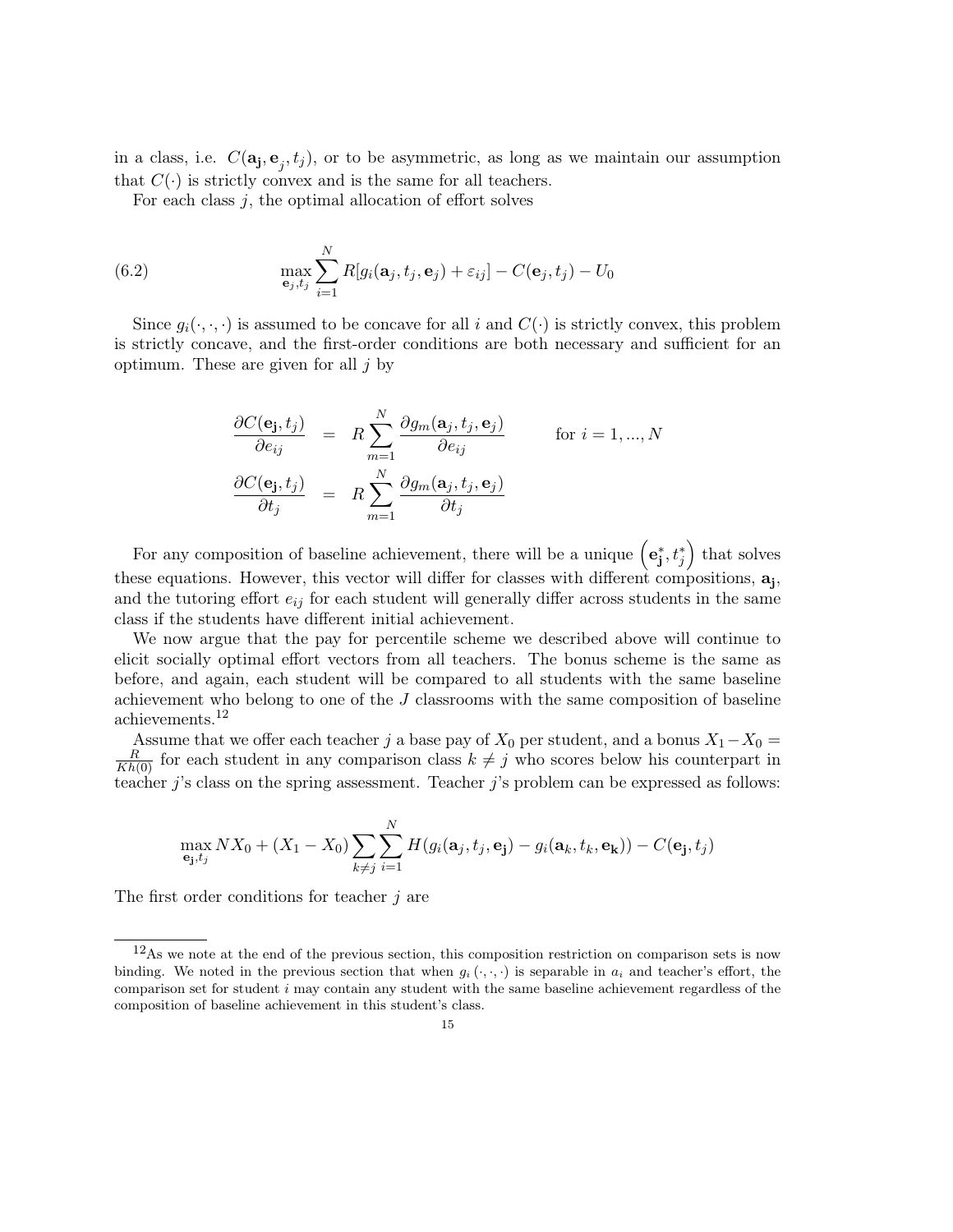$$
\frac{\partial C(\mathbf{e_j}, t_j)}{\partial e_{ij}} = (X_1 - X_0) \sum_{m=1}^N \frac{\partial g_m(\mathbf{a}_j, t_j, \mathbf{e}_j)}{\partial e_{ij}} h(g_i(\mathbf{a}_j, t_j, \mathbf{e}_j) - g_i(\mathbf{a}_k, t_k, \mathbf{e}_k)) \quad \text{for } i = 1, ..., N
$$
\n
$$
\frac{\partial C(\mathbf{e_j}, t_j)}{\partial t_j} = (X_1 - X_0) \sum_{m=1}^N \frac{\partial g_m(\mathbf{a}_j, t_j, \mathbf{e}_j)}{\partial t_j} h(g_i(\mathbf{a}_j, t_j, \mathbf{e}_j) - g_i(\mathbf{a}_k, t_k, \mathbf{e}_k))
$$

If all teachers provide the same effort levels, these conditions collapse to the planner's first order conditions. If we assume that other teachers are choosing the socially optimal levels of effort, then for large enough  $\sigma$ , these first-order conditions are necessary and sufficient for an optimal response. Thus, there exists a Nash equilibrium such that all teachers choose the first best effort levels in response to a common prize structure. However, base pay is not common across all classrooms. Because socially efficient effort levels vary with classroom composition, the level of base pay required to satisfy the teachers' participation constraints will be a function of the specific distribution of baseline achievement that defines a comparison set or a set of competing classrooms.

Here, pay for percentile amounts to competition among teachers within leagues defined by classroom type. These leagues offer properly seeded contests even in the presence of peer effects and heterogeneity in student learning rates. Further, because the competition involves all students in each classroom, teachers internalize the consequences of instructional spillovers.

In practice, it may be impossible to form large comparison sets containing classrooms with identical distributions of baseline achievement. Nevertheless, it may still be possible to implement our system using a large set of quantile regression models that allow researchers to create, for any set of baseline student and classroom characteristics, a set of predicted scores associated with each percentile in the conditional distribution of scores. Given a predicted score distribution for each individual student that conditions on his own baseline achievement and the distribution of baseline achievement among his classmates, education authorities can assign a conditional percentile score to each student and then form percentile performance indices at the classroom level.<sup>13</sup>

Note that, even with our more general formulation for  $g_i(\cdot, \cdot, \cdot)$ , the optimal prize structure does not vary with baseline achievement and does not depend on the functional form of  $g_i(\cdot,\cdot,\cdot)$ . This result hinges on our assumption that the distribution of  $\varepsilon_{ij}$  and thus  $h(0)$ do not vary among students, and this assumption is not testable. If we permit returns to effective instruction to vary with baseline achievement, it is straightforward to show that, if the populations of students at two different baseline achievement levels differ with respect to both  $h(0)$  and the rate at which they acquire new skill given effective instruction, these differences cannot be separately identified from experiments like those described at the end

<sup>&</sup>lt;sup>13</sup>See Briggs and Betebenner (2009) for an example of how these conditional percentile scores can be calculated in practice.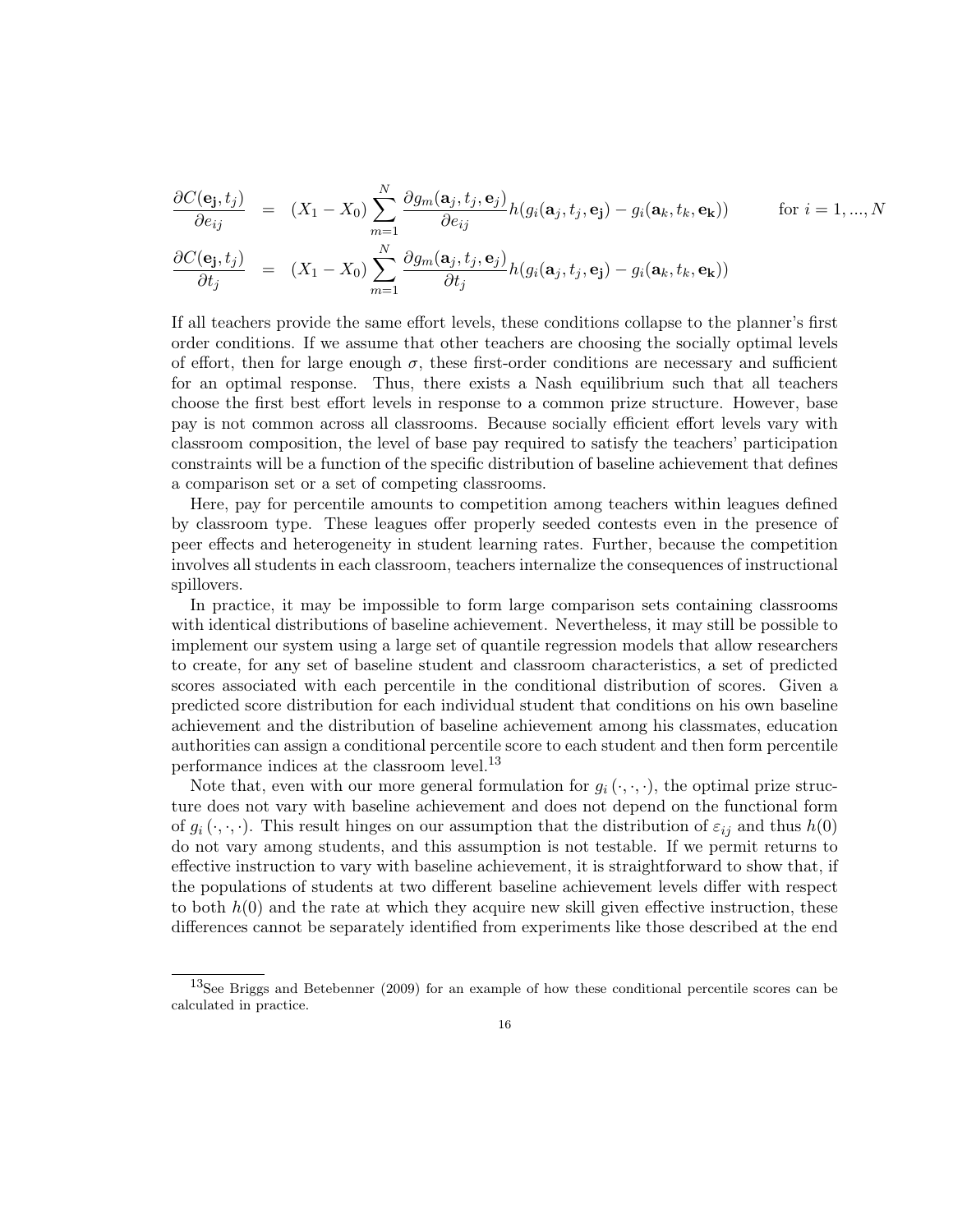of section 4 above.<sup>14</sup> If  $h(0)$  differs with baseline achievement, the authority can still elicit efficient effort by using a pay for percentile scheme that offers different prizes for winning contests that involve students of different baseline achievement levels. However, education authorities cannot implement such schemes without prior information concerning how  $h(0)$ or  $g(\cdot,\cdot,\cdot)$  differs among students.

The key implication of our analyses is that performance pay for educators should be based on ordinal rankings of student outcomes within properly chosen comparison sets. Whether or not the optimal mapping between rankings and reward money is constant over all comparison sets or all students within a comparison set, the decision to tie rewards to relative performance measures that are scale invariant allows the authority to combat teaching to the test behaviors by using a new form of the assessment in each period while also eliminating incentives to corrupt the system by manipulating the scales used to report assessment results.

## 7. Lessons for Policy Makers

In the previous sections, we describe a simultaneous contest mechanism that can elicit efficient effort from teachers and is robust to certain types of manipulation. In this section, we shift our attention to existing performance pay systems and analyze them in light of the lessons learned from our model. Table 1 summarizes a number of existing pay for performance schemes that are currently in operation.

Our model yields several insights that are important but have not been fully recognized in current policy debates. To begin, our analyses highlight the value of competition as a means of revealing what efficient achievement targets should be. With the exception of TAP, all the systems described in Table 1 permit subjective judgements by principals or education officials concerning ex ante achievement targets for individual students or ex post measurement of teacher performance. We will not develop an explicit model of the negotiations and lobbying efforts that are part of these processes, but we note that one possible outcome is that many or all teachers will receive bonus payments for providing less than efficient effort level. The Performance Related Pay (PRP) system in England directed teachers who were applying for a performance bonus as follows:

 $14$ In the experiment we describe at the end of section 4, students are given a small amount of extra instruction, and the experiment identifies,  $h(0) \frac{\partial a'_{ij}}{\partial t_j}$ . Because the separable production function employed in Section 4 imposes the normalization,  $\frac{\partial a'_{ij}}{\partial t_j} = 1$ ,  $h(0)$  is identified. This normalization implies that the shocks that affect  $a'_{ij}$  can be interpreted as additions to or deletions from the effective instruction that students receive. However, if both rates of student gains from instruction and the distribution of shocks differ at each point in the baseline achievement distribution, no such normalization is possible, and  $h(0)$  is not identified because many different combinations of  $h(0)$  and  $\frac{\partial a'_{ij}}{\partial t_j}$  will provide ways to rationalize any particular increase in winning percentage that might be induced when a particular type of student receives extra instruction.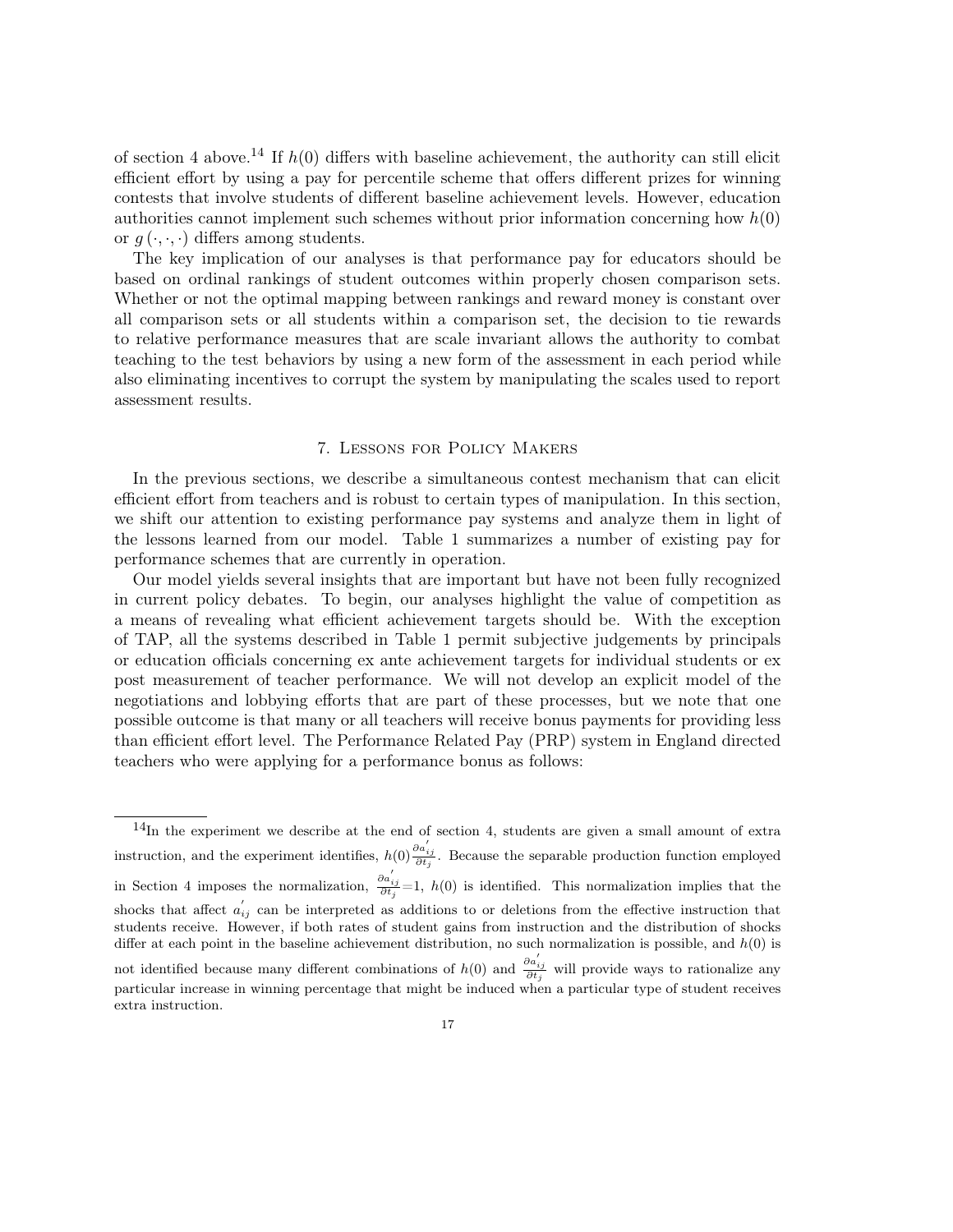"Please summarise evidence that as a result of your teaching your pupils achieve well relative to their prior attainment, making progress as good or better than similar pupils nationally."<sup>15</sup>

Ex post, roughly 77% of teachers with enough experience to be eligible for the bonus received the bonus. Unless the benefits of teaching experience in England are quite extraordinary, this outcome is strong suggestive evidence that education officials adopted a rather lenient interpretation of what "as good or better" means.

Table 1

| Recent Pay for Performance Systems in Education |           |                                                              |
|-------------------------------------------------|-----------|--------------------------------------------------------------|
| Name                                            | Place     | Description                                                  |
| ProComp                                         | Denver    | Teachers and principals negotiate achievement targets for    |
|                                                 |           | individual students.                                         |
| QComp                                           | Minnesota | Schools develop their own plans for measuring teacher        |
|                                                 |           | contributions to students' achievement.                      |
| TAP.                                            | 14 States | Statistical VAM method produces teacher performance indices. |
| MAP                                             | Florida   | Districts choose their own method for measuring teacher      |
|                                                 |           | contribution to achievement.                                 |
| <b>PRP</b>                                      | England   | Teachers submit applications for bonus pay and provide       |
|                                                 |           | documentation of better than average performance in          |
|                                                 |           | promoting student achievement.                               |

Notes: Each system employs additional measures of teacher performance that are not directly tied to student assessment results. The descriptions presented here describe how performance statistics derived from test scores are calculated.

In contrast, our pay for percentile system involves endogenous performance thresholds determined by competition among large numbers of contestants, and every dollar of bonus pay won by one teacher is a dollar of bonus pay lost by another teacher. Forcing teachers to compete within our scheme or any other relative performance pay schemes for a fixed amount of bonus money minimizes the possibility that performance pay systems simply become a means of bestowing pay raises on teachers regardless of whether or not they improve their performance.<sup>16</sup> Pay for relative performance systems allows education authorities to implement incentive pay without adopting any procedures that specify ex ante achievement

<sup>15</sup>See Atkinson et al (2009) and Wragg et al (2001). If one uses the pass rate from the Wragg et al (2001) sample to extrapolate the success rate for the population, the application rate found in Atkinson et al (2009) implies that 77.6 percent of eligible teachers received the bonus.

 $16$ This point is most easily understood in the context of systems that involve subjective judgements concerning achievement targets. However, similar problems may arise when education authorities employ statistical models to develop such targets. In any system that does not involve direct competition for a fixed amount of bonus pay, there will be incentives for teachers to lobby those who develop tests and models of achievement growth to design measurement systems in a manner that makes it easier for teachers to earn bonuses.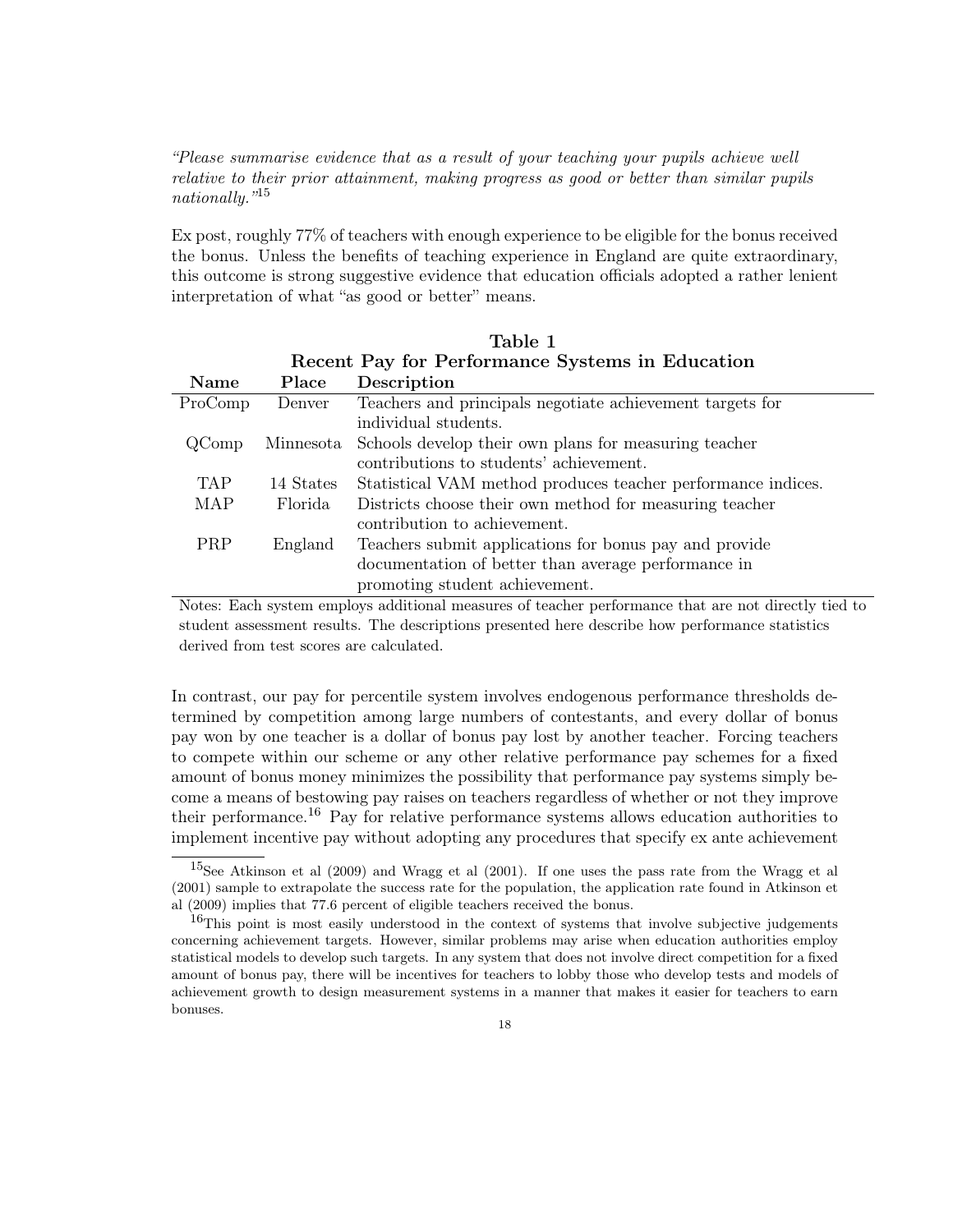targets for students because by focusing on relative student performance within comparison sets, the authority avoids the need to forecast  $g_i(\mathbf{a_j}, \mathbf{e}_j^*, t_j^*)$ , i.e. expected spring achievement for student i given efficient teacher effort.

Among the entries in Table 1, the Value-Added Model (VAM) approach is the only scheme based on an objective mapping between student test scores and relative performance measures for teachers. The VAM approach embodies the assumption,  $s = a$ , i.e. the units of a given psychometric scale s are at least proportional to the correct units for expressing the social value of student skill. Advocates of VAM are quick to point out that, given this assumption, VAM models produce performance indices that allow education authorities to both implement relative performance pay schemes and make judgements concerning whether or not the rate of achievement growth is increasing or decreasing over time both at an aggregate level and within a classroom or school.<sup>17</sup> In contrast, our pay for percentile scheme employs only ordinal information and thus provides no information about changes in rates of achievement growth over time. However, we contend that this limit on pay for percentile's ambitions is the key reason to prefer it over VAM approaches.

Donald Campbell (1976) famously claimed that government performance statistics are always corrupted when high stakes are attached to them, and our analyses indicate that Campbell's observation may reflect the perils of trying to accomplish two objectives with one set of performance measures. Systems that try to both provide incentives for teachers and track the evolution of student achievement and educational productivity over time are likely to do neither well because assessment procedures that enhance an education authority's capacity to measure achievement growth consistently over time introduce opportunities for teachers to game assessment-based incentive systems. Systems that track achievement must place results from a series of assessments on a common scale, and the equating process that creates this common scale will not be credible unless the assessments in question contain common items. The existence of these common items invites teachers to coach students based on the specific items and format found in the last assessment. Further, any system that links rewards to cardinal measures of achievement growth may introduce political pressures that corrupt equating procedures and compromise our understanding of how student achievement is changing over time.

In contrast, if education authorities employ our pay for percentile scheme, they can provide incentives for teachers while employing new assessments at each point in time that need not be equated and therefore need not contain common items. The absence of common items makes it difficult for teachers to coach students for particular questions or question formats, and our scheme provides no incentive for anyone to manipulate the scales used to report results since the distribution of reward pay is based only on ranks and is thus scale invariant. If education authorities desire measures of changes in achievement growth

<sup>&</sup>lt;sup>17</sup>Some VAM practitioners employ functional form assumptions that allow them to also produce universal rankings of teacher performance and make judgements about the relative performance of two teachers even if the baseline achievement distributions in their classes do not overlap. In contrast, our pay for percentile scheme takes seriously the notion that teaching academically disadvantaged students may be a different job than than teaching honors classes and provides a context-specific measure of how well teachers are doing the job they actually have.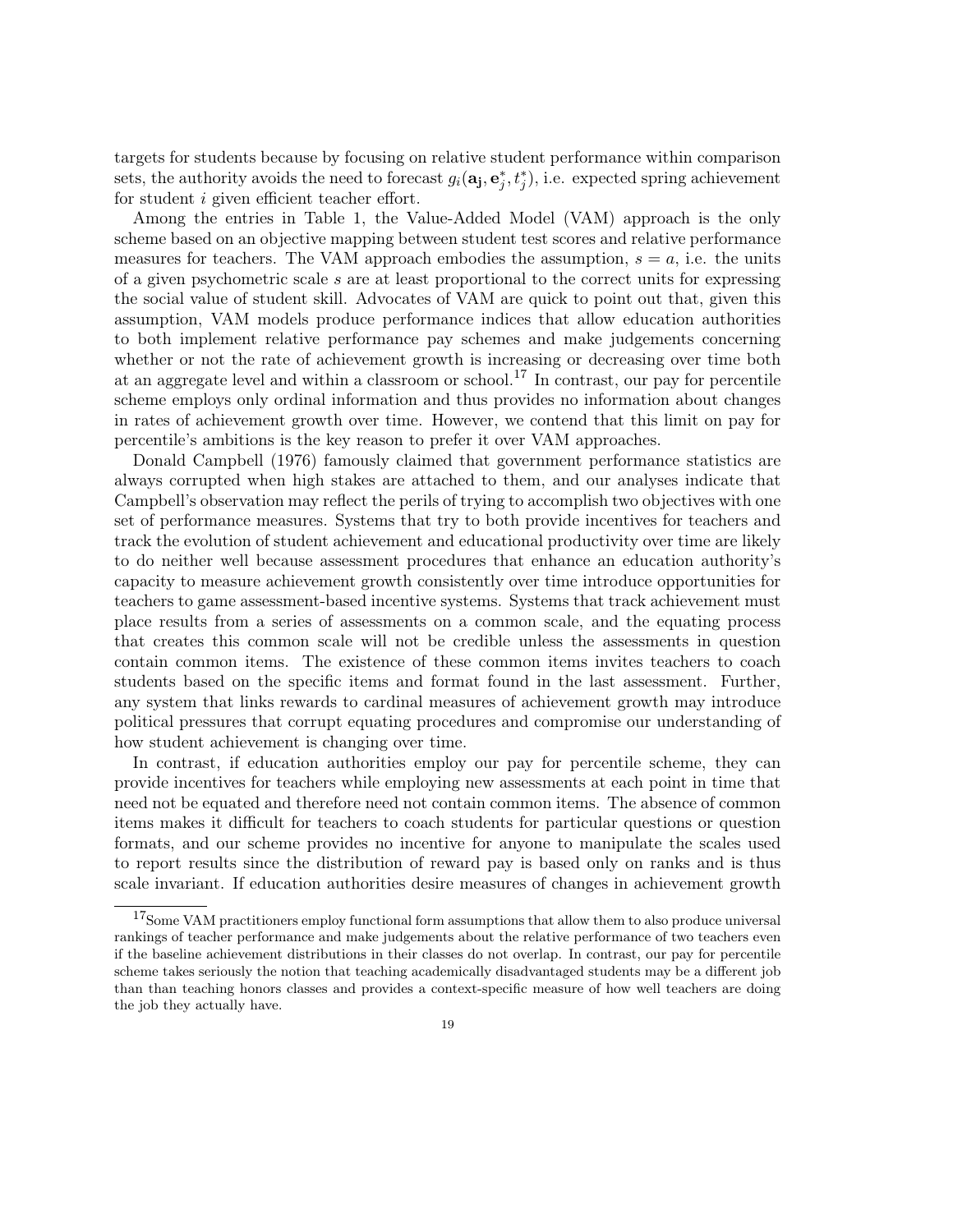over time, they can deploy a second assessment system that is scale dependent but with no stakes attached and with only random samples of schools within the system involved. By separating the tasks of incentive provision and output measurement, education authorities are likely to do both tasks better.

# 8. Conclusion

Designing a set of assessments and statistical procedures that will not only allow policy makers to measure secular achievement growth over time but also isolate the contribution of educators and schools to this growth is a daunting task in the best of circumstances. Further, when the results of this endeavor determine rewards and punishments for teachers and principals, some educators respond by taking actions that artificially inflate measures of student learning. These actions may include coaching students for assessments as well as lobbying testing agencies concerning how results from different assessments are equated. The high stakes testing literature provides much evidence that teachers coach students for high stakes assessments in ways that inflate assessment results relative to student subject mastery, and the literature on NCLB involves significant debate concerning the integrity of proficiency standards. For example, in 2006 in Illinois, the percentage of eighth graders deemed proficient in math under NCLB jumped from 54.3 to 78.2 in one year. This improvement dwarfs gains typically observed in other years and in other states. Because this enormous gain was coincident with the introduction of a new series of assessments that were scored on a new scale and then equated to previous tests, the entire episode raises suspicions about the comparability of proficiency standards across assessment forms.<sup>18</sup>

We propose an incentive scheme that makes no attempt to compare levels of achievement or achievement growth over time. Because our scheme does not require that education authorities equate results from different assessments, it can be implemented using a sequence of assessments that contain no common items and random variation in item formats. Thus, our system is robust to many forms of teaching to the test that have plagued existing performance pay and accountability systems, and since our scheme does not require testing agencies to equate assessments, it is completely robust to political pressure concerning the scaling of assessment results.

Our key insight is that properly seeded contests where winners are determined by the rank of student outcomes can provide incentives for efficient effort. Thus, the ordinal content of assessment results provides the information that education authorities need in order to elicit socially efficient effort from teachers. Policy makers may still want to know how achievement levels are evolving over time or how the contribution of schools to achievement is evolving over time. However, they will do a better job of providing credible answers

<sup>&</sup>lt;sup>18</sup>See ISBE 2006. The new system came online when the state began testing in grades other than grades 3, 5, and 8. The introduction of the new assessment system resulted in significant jumps in both reading and math proficiency in all three grades, but the eighth grade math results are the most suspicious. Cronin et al (2007) contends that other states have inflated proficiency results by compromising the comparability of assessment scales over time.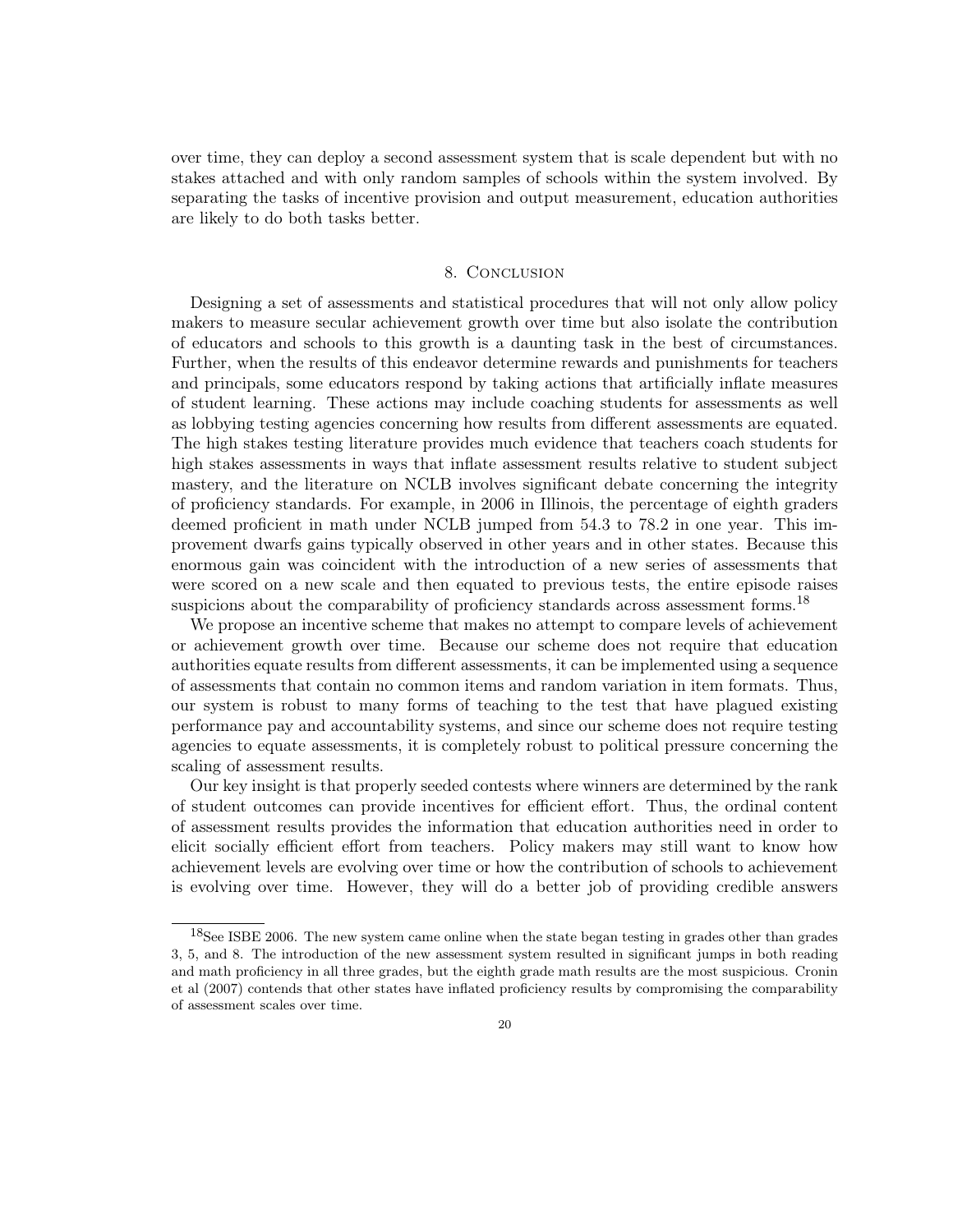to these questions if they address them using a separate measurement system that has no impact on the distribution of rewards and sanctions among teachers and principals.

We are advocating competition based on ranks as the basis for incentive pay systems that are immune to specific corruption activities that plague existing performance pay and accountability systems, but several details concerning how to organize such competition remain for future research. For example, although we have discussed all our results in terms of competition among individual teachers, it will be important, in practice, to implement our system in a manner that involves competition among units that are aggregated to an appropriate level. First and foremost, teachers who teach in the same school should not compete against each other. This type of direct competition could undermine useful cooperation among teachers. Further, to the extent that peer monitoring within small teams is effective, education authorities may wish to implement our scheme at the school or school-grade level as a means of fostering effective cooperation.<sup>19</sup>

In addition, because our scheme is designed to elicit effort from teachers who share the same cost of providing effective effort, it may be desirable to have teachers compete only against other teachers with similar levels of experience, similar levels of support in terms of teacher's aids, and similar access to computers and other resources.<sup>20</sup> While more work remains concerning the ideal means of organizing the contests we describe above, our results demonstrate that education authorities can enjoy important efficiency gains from building incentive pay systems for teachers that are based on the ordinal outcomes of properly seeded contests and that are completely distinct from any assessment systems used to measure the progress of students or secular trends in student achievement.

 $19New$  York City's accountability system currently includes a component that ranks school performance within leagues defined by student characteristics.

 $^{20}$ The task of developing a scheme that addresses unobservable differences in teacher talent remains for future research. We have not yet characterized the optimal system for both screening teachers and providing effort incentives based only on the ordinal information in assessments.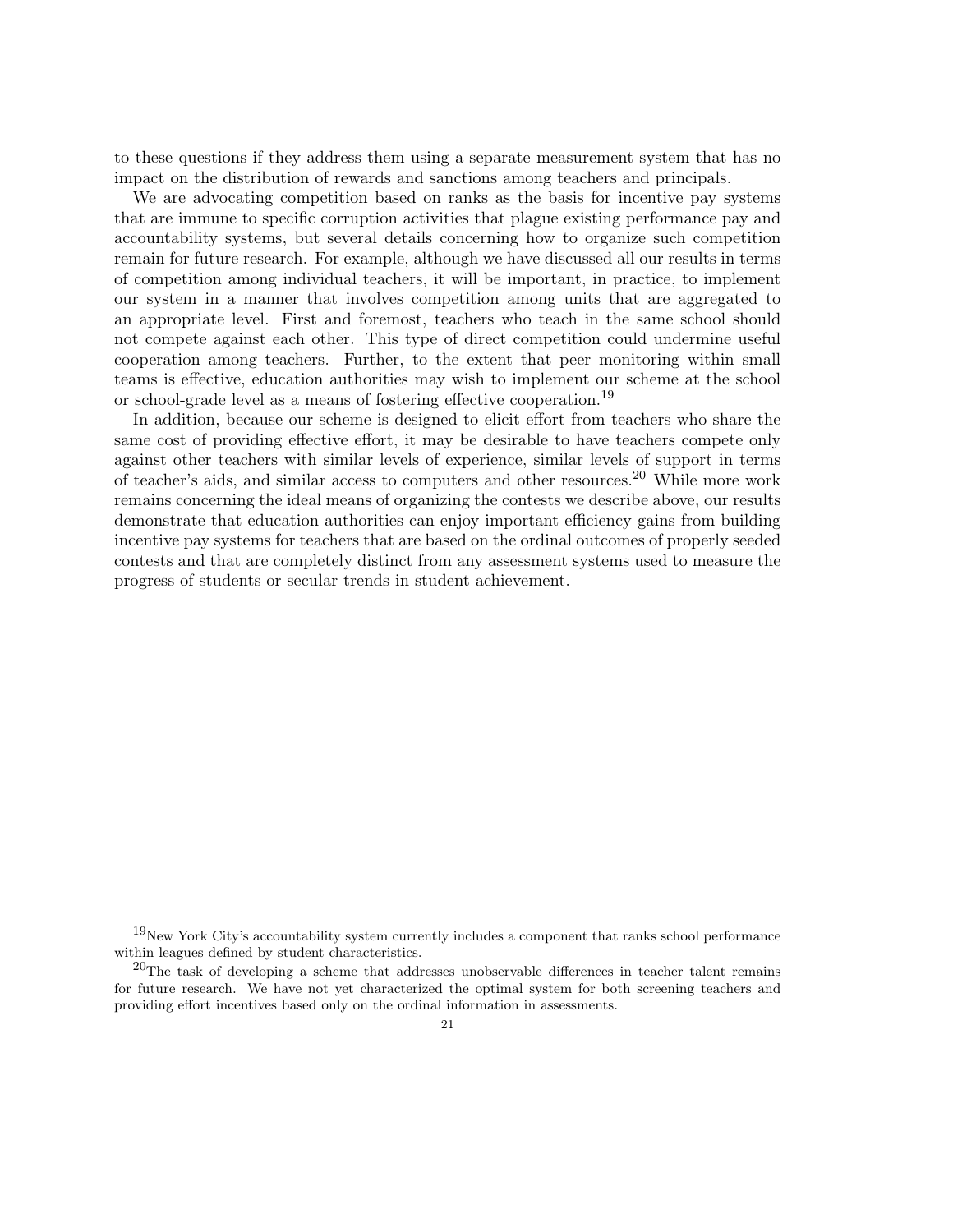#### REFERENCES

Balou, Dale. "Test Scaling and Value-Added Measurement," NCPI Working paper 2008- 23, December, 2008.

Briggs, Derek and Damian Betebenner, "Is Growth in Student Achievement Scale Dependent," mimeo. April, 2009.

Campbell, Donald T. "Assessing the Impact of Planned Social Change," Occasional Working Paper 8 (Hanover, N.H.: Dartmouth College, Public Affairs Center, December, 1976).

Cawley, John, Heckman, James, and Edward Vytlacil, "On Policies to Reward the Value Added of Educators," *The Review of Economics and Statistics* 81:4 (Nov 1999): 720-727.

Cronin, John, Dahlin, Michael, Adkins, Deborah, and G. Gage Kingsbury. "The Proficiency Illusion." Thomas B. Fordham Institute, October 2007.

Cunha, Flavio and James Heckman. "Formulating, Identifying and Estimating the Technology of Cognitive and Noncognitive Skill Formation." Journal of Human Resources 43 (Fall 2008): 739-780.

Gootman, Elissa. "In Brooklyn, Low Grade for a School of Successes." New York Times, September 12, 2008.

Holmstrom, Bengt and Paul Milgrom. "Multitask Principal-Agent Analyses: Incentive Contracts, Asset Ownership and Job Design," Journal of Law, Economics and Organization, 7 (January 1991) 24-52.

Illinois State Board of Education. 2006 Illinois State Report Card, 2006.

Jacob, Brian. "Accountability Incentives and Behavior: The Impact of High Stakes Testing in the Chicago Public Schools," Journal of Public Economics 89:5 (2005), 761-796.

Jacob, Brian and Steven Levitt. "Rotten Apples: An Investigation of the Prevalence and Predictors of Teacher Cheating," Quarterly Journal of Economics 118:3 (2003) 843-877.

Klein, Stephen, Hamilton, Laura, McCaffrey, Daniel, and Brian Stecher. "What Do Test Scores in Texas Tell Us?" Rand Issue Paper 202 (2000).

Koretz, Daniel M. "Limitations in the Use of Achievement Tests as Measures of Educators' Productivity," *Journal of Human Resources* 37:4 (2002) 752-777.

Lazear, Edward. "Educational Production." *Quarterly Journal of Economics* 16:3 (Aug 2001) 777-803.

Lazear, Edward and Sherwin Rosen. "Rank Order Tournaments as Optimum Labor Contracts," Journal of Political Economy 89:5 (Oct 1981): 841-864.

Peterson, Paul and Frederick Hess. "Keeping an Eye on State Standards: A Race to the Bottom," Education Next (Summer 2006) 28-29.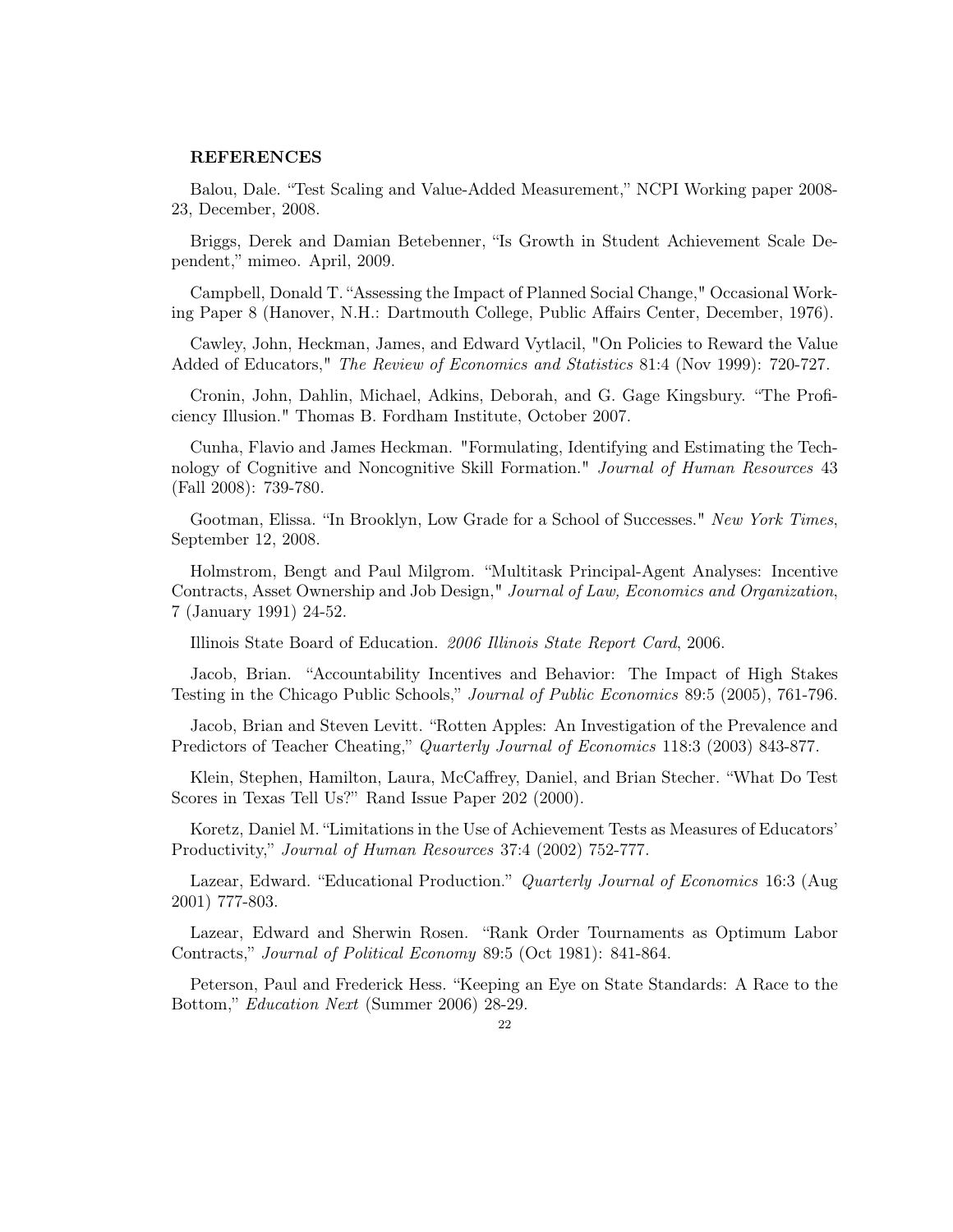# Appendix A: Proofs

**Proposition 1:** Let  $\tilde{\varepsilon}_{ij}$  denote a random variable with a symmetric unimodal density and mean zero, and let  $\varepsilon_{ij}=\sigma\tilde{\varepsilon}_{ij}$ . There exists  $\overline{\sigma}$  such that  $\forall \sigma > \overline{\sigma}$ , both teachers choosing the socially optimal effort levels  $(e^*, t^*)$  is a pure strategy Nash equilibrium of the two teacher contest.

**Proof of Proposition 1**: Define  $\tilde{\nu}_{ii} = \tilde{\varepsilon}_{ij} - \tilde{\varepsilon}_{ij'}$ , and let  $\tilde{H}(x) \equiv Pr(\tilde{\nu}_i \leq x)$ . Then,  $\widetilde{H}(x/\sigma) = H(x)$ . Similarly, we have  $h(x) \equiv \frac{dH(x)}{dx} = \frac{1}{\sigma}$  $\frac{1}{\sigma}h(x/\sigma)$ . Note that  $h(0) = \frac{1}{\sigma} \widetilde{h}(0)$ 

and

$$
H(\alpha e_i - \alpha e^* + t - t^*) = \int_{-\infty}^{\alpha e_i - \alpha e^* + t - t^*} h(x) dx
$$
  
= 
$$
\int_{-\infty}^{\alpha e_i - \alpha e^* + t - t^*} \frac{1}{\sigma} \tilde{h}(x/\sigma) dx
$$

The teacher's objective function is given by

$$
\max_{\mathbf{e}_j, t_j} N X_0 + (X_1 - X_0) \sum_{i=1}^N H(\alpha e_{ij} - \alpha e^* + t_j - t^*) - C(\mathbf{e}_j, t_j) - U_0
$$

If we set  $X_1 - X_0 = R/h(0)$ , and use the fact that  $\frac{h(x)}{h(0)} = \frac{h(x/\sigma)}{\tilde{h}(0)}$ =this objective function reduces to

(8.1) 
$$
\max_{\mathbf{e}_j, t_j} N X_0 + R \sum_{i=1}^N \left[ \int_{-\infty}^{\alpha e_{ij} - \alpha e^* + t_j - t^*} \frac{\tilde{h}(x/\sigma)}{\tilde{h}(0)} dx \right] - C(\mathbf{e}_j, t_j) - U_0
$$

We first argue that the solution to this problem is bounded in a way that does not depend on  $\sigma$ . Observe that the objective function (8.1) is nonnegative at  $(e, t)$ =(0,0). Next, since  $\widetilde{h}(\cdot)$  is unimodal with a peak at zero, it follows that  $\frac{h(x/\sigma)}{\widetilde{h}(0)}$  $h(0)$  $\leq 1$  for all x and so

$$
\int_{-\infty}^{\alpha e_{ij} - \alpha e^* + t_j - t^*} \frac{\widetilde{h}(x/\sigma)}{\widetilde{h}(0)} dx = \int_{-\infty}^{-\alpha e^* - t^*} \frac{\widetilde{h}(x/\sigma)}{\widetilde{h}(0)} dx + \int_{-\alpha e^* - t^*}^{\alpha e_{ij} - \alpha e^* + t_j - t^*} \frac{\widetilde{h}(x/\sigma)}{\widetilde{h}(0)} dx
$$
  

$$
\leq \int_{-\infty}^{-\alpha e^* - t^*} \frac{\widetilde{h}(x/\sigma)}{\widetilde{h}(0)} dx + \alpha e_{ij} + t_j
$$

The objective function in (8.1) is thus bounded above by

(8.2) 
$$
NX_0 + NR \int_{-\infty}^{-\alpha e^* - t^*} \frac{\widetilde{h}(x/\sigma)}{\widetilde{h}(0)} dx + R \sum_{i=1}^N (\alpha e_{ij} + t_j) - C(\mathbf{e}_j, t_j) - U_0
$$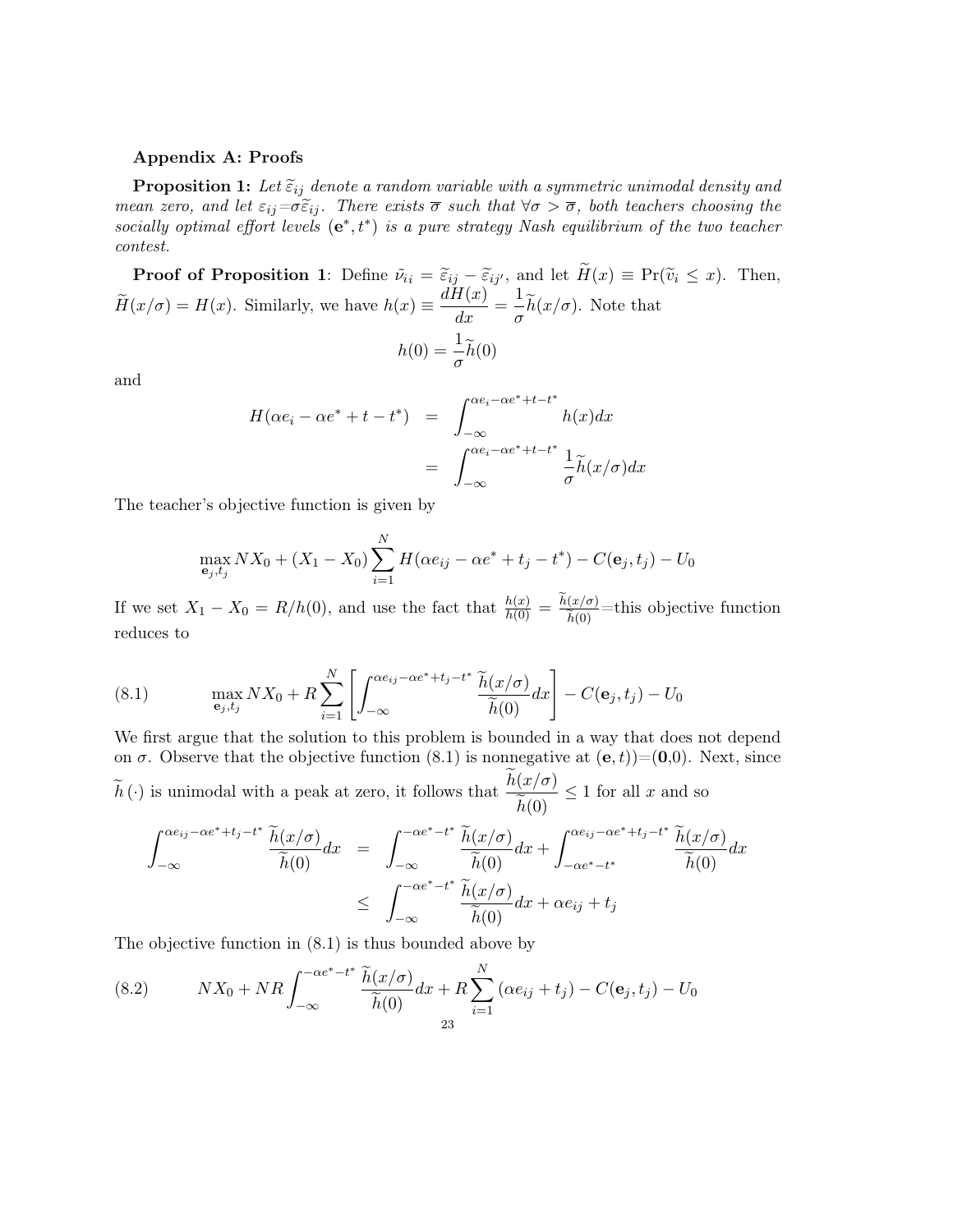Next, define the set  $U = \left\{ \mathbf{u} \in \mathbb{R}^{N+1}_+ : \sum_{i=1}^{N+1} u_i^2 = 1 \right\}$ . Any vector  $(\mathbf{e}_j, t_j)$  can be uniquely expressed as  $\lambda u$  for some  $\lambda \geq 0$  and some  $u \in U$ . Given our assumptions on  $C(\cdot, \cdot)$ , for any vector **u** it must be the case that  $C(\lambda \mathbf{u})$  is increasing and convex in  $\lambda$  and satisfies the limit  $\lim_{\lambda \to \infty}$  $\frac{\partial C(\lambda \mathbf{u})}{\partial \lambda} = \infty$ . Since  $\lambda R \sum_{i=1}^{N} (\alpha e_{ij} + t_j)$  is linear in  $\lambda$ , for any  $\mathbf{u} \in U$  there exists a finite cutoff  $\lambda^*$  (**u**) such that the expression in (8.2) evaluated at  $(e_j, t_j) = \lambda \mathbf{u}$  is negative for all  $\lambda > \lambda^* (\mathbf{u})$ . Since U is compact,  $\lambda^* = \sup \{ \lambda^* (\mathbf{u}) : \mathbf{u} \in U \}$  is well defined and finite. It follows that the solution to (8.1) lies in the bounded set  $[0, \lambda^*]^{N+1}$ .

Next, we argue that there exists a  $\overline{\sigma}$  such that for  $\sigma > \overline{\sigma}$ , the Hessian matrix of second order partial derivatives for this objective function is negative definite over the bounded set  $[0, \lambda^*]^{N+1}$ . Define  $\pi(t, e_1, ..., e_N) \equiv R \sum_{i=1}^N \left[ \int_{-\infty}^{\alpha e_{ij} - \alpha e^* + t - t^*}$  $\left[\frac{\alpha e_{ij} - \alpha e^* + t - t^*}{\alpha} \frac{\tilde{h}(x/\sigma)}{\tilde{h}(0)} dx\right]$ . Then the Hessian matrix is the sum of two matrices,  $\Pi - C$ , where

> 1  $\parallel$  $\perp$  $\mathbf{I}$  $\perp$  $\mathbf{I}$  $\mathbf{I}$  $\mathbf{I}$  $\parallel$  $\mathbf{I}$  $\perp$

$$
\mathbf{C} \equiv \begin{bmatrix} \frac{\partial^2 C}{\partial e_1^2} & \frac{\partial^2 C}{\partial e_2 \partial e_1} & \cdots & \frac{\partial^2 C}{\partial t \partial e_1} \\ \frac{\partial^2 C}{\partial e_1 \partial e_2} & \frac{\partial^2 C}{\partial e_2^2} & \cdots & \frac{\partial^2 C}{\partial t \partial e_2} \\ \vdots & \vdots & \ddots & \vdots \\ \frac{\partial^2 C}{\partial e_1 \partial t} & \frac{\partial^2 C}{\partial e_2 \partial t} & \cdots & \frac{\partial^2 C}{\partial t^2} \end{bmatrix}
$$

and

$$
\mathbf{\Pi} \equiv \left[ \begin{array}{ccc} \frac{\partial^2 \pi}{\partial e_1^2} & \frac{\partial^2 \pi}{\partial e_2 \partial e_1} & \cdots & \frac{\partial^2 \pi}{\partial t \partial e_1} \\ \frac{\partial^2 \pi}{\partial e_1 \partial e_2} & \frac{\partial^2 \pi}{\partial e_2^2} & \cdots & \frac{\partial^2 \pi}{\partial t \partial e_2} \\ \vdots & \vdots & \ddots & \vdots \\ \frac{\partial^2 \pi}{\partial e_1 \partial t} & \frac{\partial^2 \pi}{\partial e_2 \partial t} & \cdots & \frac{\partial^2 \pi}{\partial t^2} \end{array} \right]
$$

Since the function  $C(\cdot)$  is strictly convex,  $-\mathbf{C}$  must be a negative definite matrix. Turning to  $\Pi$ , since we assume that  $H(\cdot)$  is twice differentiable, it follows that  $H(\cdot)$  is also twice differentiable, and so

$$
\mathbf{\Pi} = \frac{R}{\sigma \widetilde{h}(0)} \times \begin{bmatrix} \alpha^2 \widetilde{h}'(\frac{\alpha e_1 - \alpha e^* + t - t^*}{\sigma}) & 0 & \cdots & \alpha \widetilde{h}'(\frac{\alpha e_1 - \alpha e^* + t - t^*}{\sigma}) \\ 0 & \alpha^2 \widetilde{h}'(\frac{\alpha e_2 - \alpha e^* + t - t^*}{\sigma}) & \cdots & \alpha \widetilde{h}'(\frac{\alpha e_2 - \alpha e^* + t - t^*}{\sigma}) \\ \vdots & \vdots & \ddots & \vdots \\ \alpha \widetilde{h}'(\frac{\alpha e_1 - \alpha e^* + t - t^*}{\sigma}) & \alpha \widetilde{h}'(\frac{\alpha e_2 - \alpha e^* + t - t^*}{\sigma}) & \cdots & \sum_{i=1}^N \widetilde{h}'(\frac{\alpha e_i - \alpha e^* + t - t^*}{\sigma}) \end{bmatrix}
$$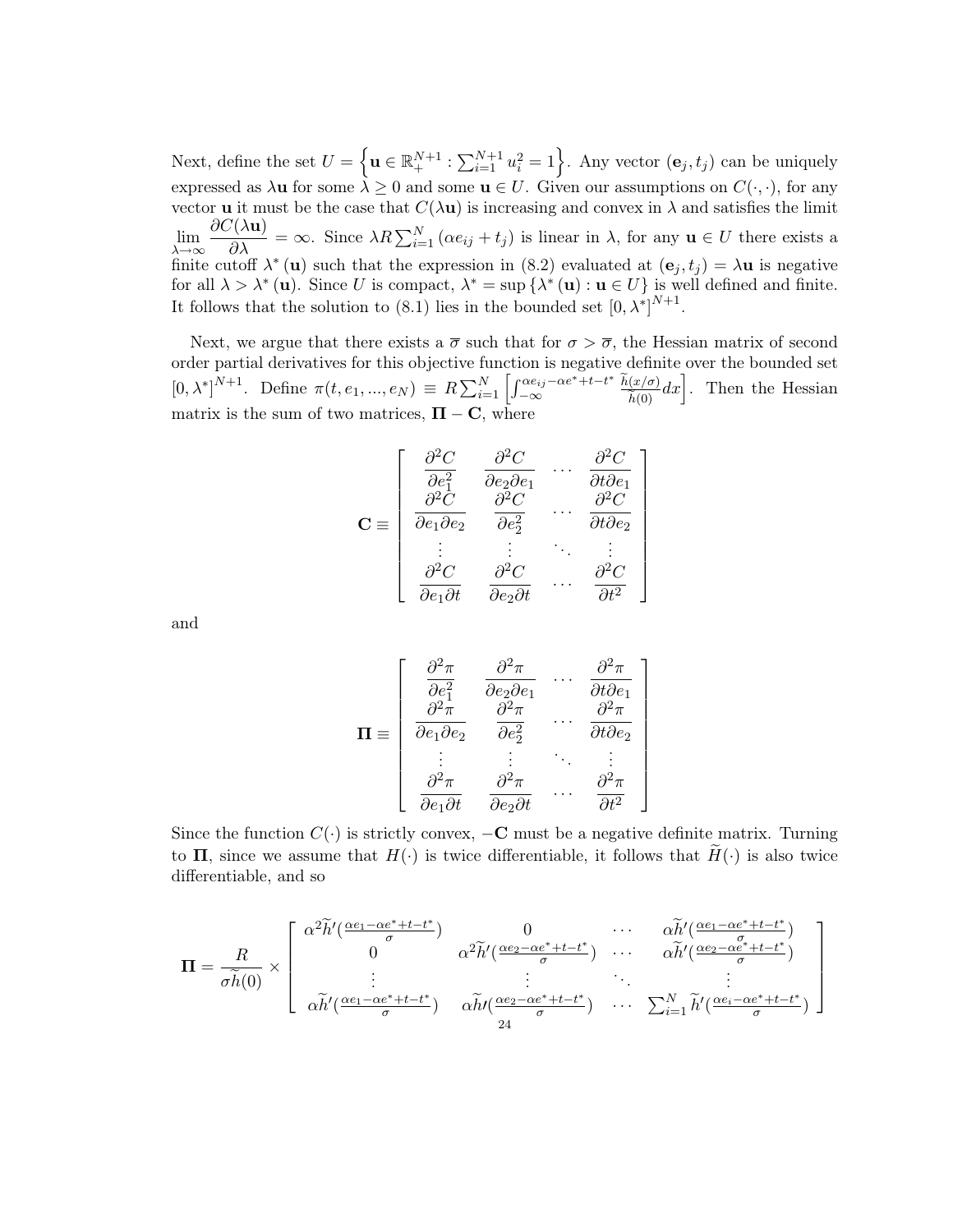For a fixed x, all of the elements in  $\Pi$  converge to positive multiples of  $\tilde{h}'(0)$  as  $\sigma \to \infty$ . Since  $\widetilde{h}'(0) = 0$ , we have  $\Pi \to 0$  uniformly as  $\sigma \to \infty$  within the bounded set  $[0, \lambda^*]^{N+1}$ . Since C is positive definite and  $\Pi \to 0$ , it follows that there exists a  $\overline{\sigma}$  such that for all  $\sigma > \overline{\sigma}$ , the matrix  $\Pi - \mathbf{C}$  is negative definite for all values of  $(\mathbf{e}_j, t_j) \in [0, \lambda^*]^{N+1}$ . Hence, the objective function is strictly concave in the region that contains the global optimum, ensuring the first-order conditions are both necessary and sufficient to define a global maximum.

**Proposition 2:** In the two teacher contest, whenever a pure strategy Nash equilibrium exists, it involves both teachers choosing the socially optimal effort levels  $(e^*, t^*)$ .

#### Proof of Proposition 2:

We begin our proof by establishing the following Lemma:

**Lemma:** Suppose  $C(\cdot)$  is a convex differentiable function which satisfies standard boundary conditions concerning the limits of the marginal costs of each dimension of effort as effort on each dimension goes to 0 or  $\infty$ . Then for any positive real numbers  $a_1, ..., a_N$  and b, there is a unique solution to the system of equations

$$
\frac{\partial C(e_1, ..., e_N, t)}{\partial e_i} = a_i \quad \text{for } i = 1, ..., N
$$
  

$$
\frac{\partial C(e_1, ..., e_N, t)}{\partial t} = b
$$

**Proof**: Define a function  $bt + \sum_{i=1}^{N} a_i e_i - C(e_1, ..., e_N, t)$ . Since  $C(\cdot)$  is strictly convex, this function is strictly concave, and as such has a unique maximum. The boundary conditions, together with the assumption that  $a_1, ..., a_N$  and b are positive, ensure that this maximum must be at an interior point. Because the function is strictly concave, this interior maximum and the solution to the above equations is unique, as claimed.  $\blacksquare$ 

Armed with this lemma, we can demonstrate that any pure strategy Nash equilibrium of the two teacher contest involves both teachers choosing the socially optimal effort levels. Note that, given any pure strategy Nash equilibrium, both teacher's choices will satisfy the first order conditions for a best response to the other teacher's actions. Further, since  $h(.)$ is symmetric, we know that given the effort choices of  $j$  and  $j'$ ,

$$
h(\alpha(e_{ij} - e_{ij'}) + t_j - t_{j'}) = h(\alpha(e_{ij'} - e_{ij}) + t_{j'} - t_j)
$$

In combination, these observations imply that any Nash equilibrium strategies,  $(e_j, t_j)$ and  $(\mathbf{e}_{\mathbf{j'}}, t_{j'})$  must satisfy

$$
h(0)\frac{\partial C(\mathbf{e_j}, t_j)}{\partial e_{ij}} = R\alpha h(\alpha(e_{ij} - e_{ij'}) + t_j - t_{j'})
$$
  
= 
$$
R\alpha h(\alpha(e_{ij'} - e_{ij}) + t_{j'} - t_j) = h(0)\frac{\partial C(\mathbf{e_{j'}}, t_{j'})}{\partial e_{ij'}}
$$